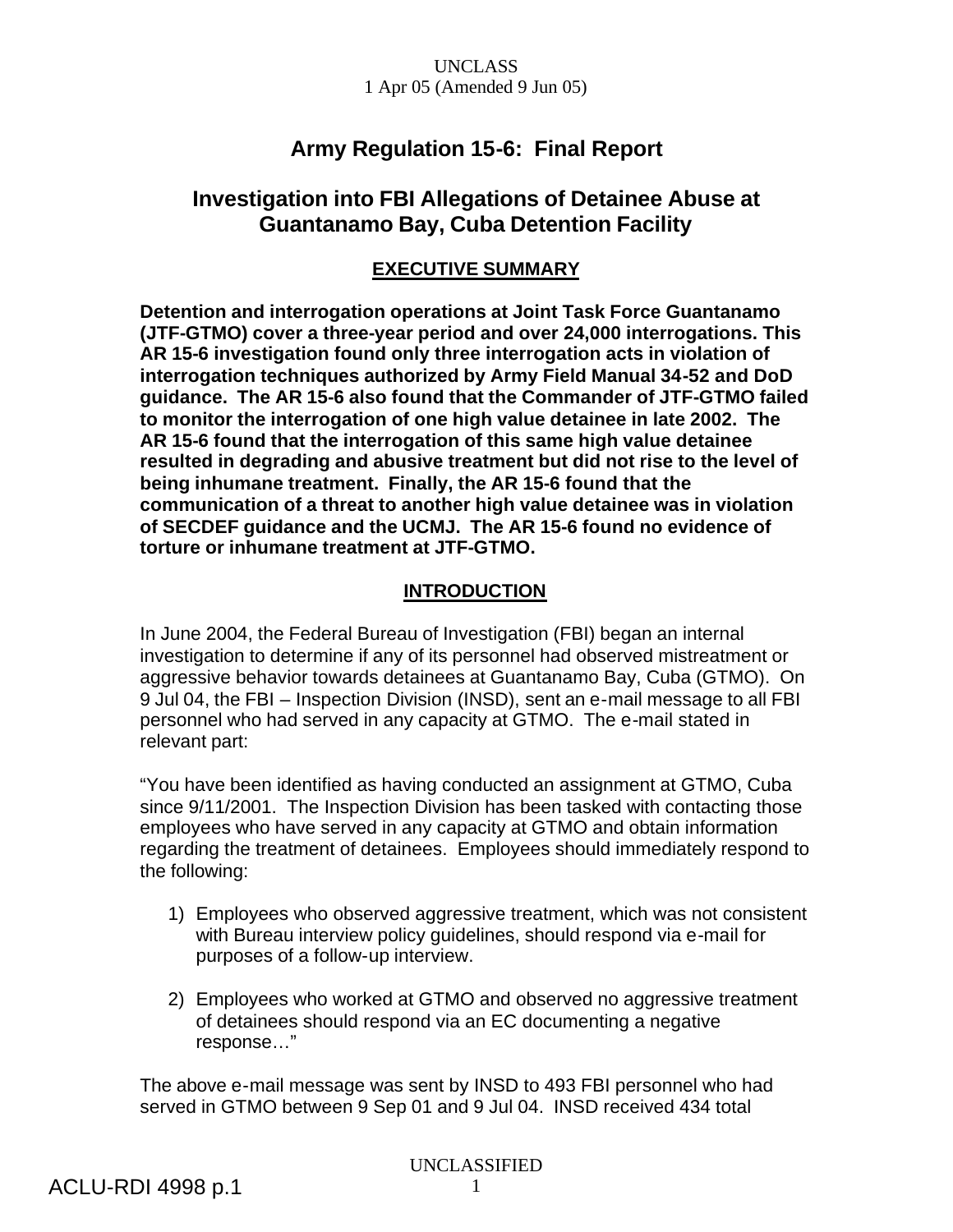#### 1 Apr 05 (Amended 9 Jun 05)

responses, and 26 agents stated that they had observed aggressive treatment of detainees at GTMO.

In response to FBI agent allegations of aggressive interrogation techniques at Joint Task Force Guantanamo Bay (JTF-GTMO) Cuba, that were disclosed in Dec 04 as a result of FOIA releases, General (GEN) Bantz J. Craddock, Commander United States Southern Command (USSOUTHCOM), ordered an AR 15-6 investigation and appointed Brigadier General (BG) John T. Furlow, United States Army South Deputy Commander for Support, as the investigating officer. BG Furlow was directed to address the following allegations:

- a. That military interrogators improperly used military working dogs during interrogation sessions to threaten detainees, or for some other purpose;
- b. That military interrogators improperly used duct tape to cover a detainee's mouth and head;
- c. That DoD interrogators improperly impersonated FBI agents and Department of State officers during the interrogation of detainees;
- d. That, on several occasions, DoD interrogators improperly played loud music and yelled loudly at detainees;
- e. That military personnel improperly interfered with FBI interrogators in the performance of their FBI duties;
- f. That military interrogators improperly used sleep deprivation against detainees;
- g. That military interrogators improperly chained detainees and placed them in a fetal position on the floor, and denied them food and water for long periods of time;
- h. That military interrogators improperly used extremes of heat and cold during their interrogation of detainees.

Subsequent to the initial appointment, GEN Craddock directed BG Furlow to investigate two additional allegations concerning a female military interrogator performing a "lap dance" on a detainee and the use of faux "menstrual blood" during an interrogation. Finally, the appointment letter directed BG Furlow to not limit himself to the listed allegations.

On 28 Feb 05, after two months of investigation, BG Furlow advised GEN Craddock that he needed to interview officers senior in grade to himself. On 28 Feb 05 GEN Craddock appointed Lieutenant General (Lt Gen) Randall M. Schmidt, United States Southern Command Air Forces Commander, Davis-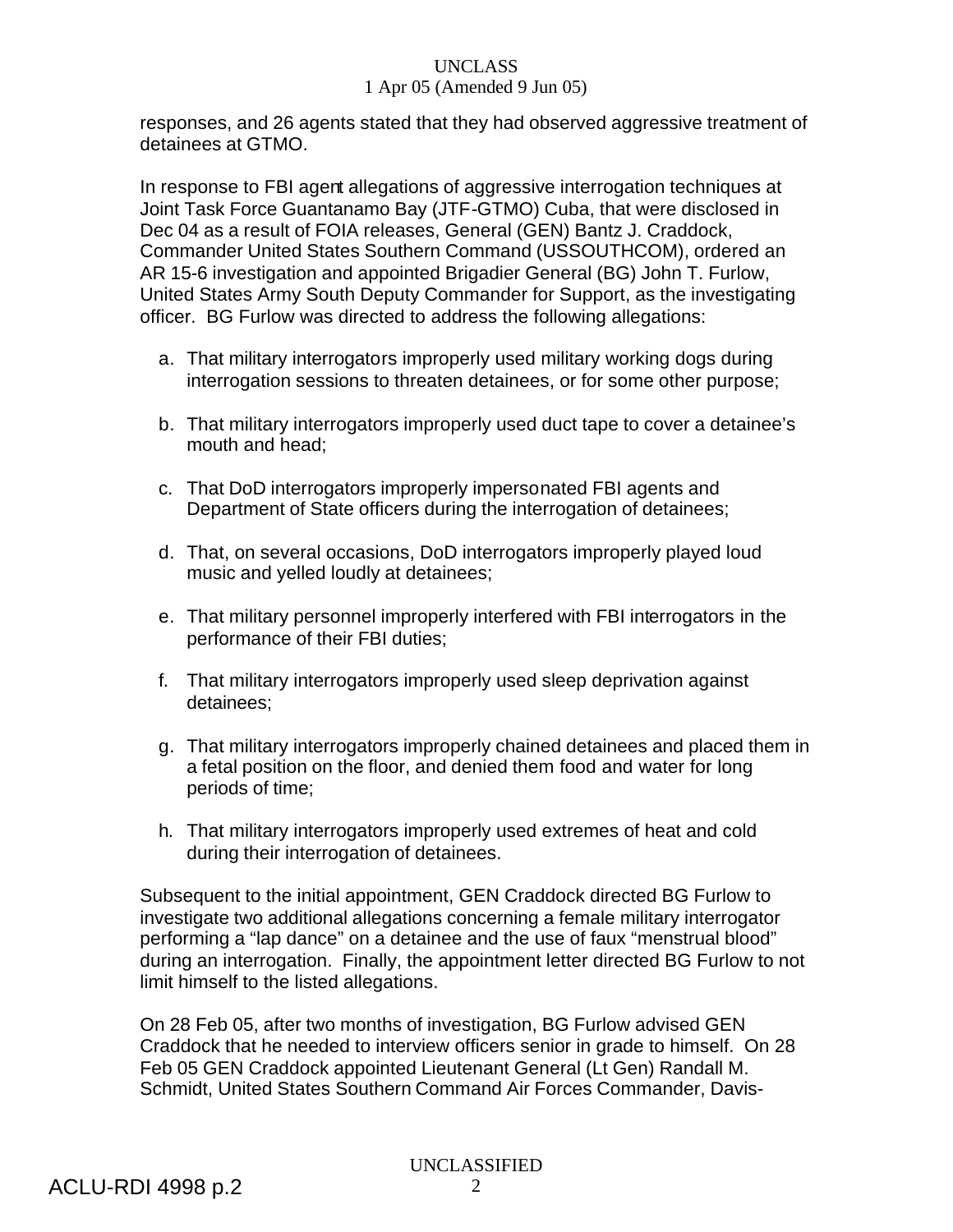#### 1 Apr 05 (Amended 9 Jun 05)

Monthan AFB, AZ, as the senior investigating officer. This report reflects the combined findings and conclusions of the initial investigative efforts and the combined investigative efforts of both BG Furlow and Lt Gen Schmidt.

After submission of the AR15-6 Report of Investigation on 1 Apr 05, CDR USSOUTHCOM directed on 5 May 2005 that the investigation be reopened to consider memos dated 11 Dec 04 and 24 Dec 04, that had recently been discovered, regarding the subject of the second Special Interrogation Plan. Prior to completion of the follow-up, CDR USSOUTHCOM directed on 2 Jun 05 that the investigation should also address new allegations made by the subject of the first Special Interrogation Plan.

## **SCOPE OF REVIEW**

This investigation was directed and accomplished under the "informal procedures" provisions of Army Regulation 15-6, Procedures for Investigating Officers and Boards of Officers, dated 30 Sep 96, (AR 15-6). This AR 15-6 investigation centered on alleged abuses occurring during interrogation operations. This AR 15-6 found incidents of abuse during detention operations; all of which were appropriately addressed by the command. The investigation team conducted a comprehensive review of thousands of documents and statements pertaining to any allegations of abuse occurring at GTMO, to include the complete medical records of the subjects of the first and second Special Interrogation Plan. The team interviewed 30 FBI agents, conducted interviews of over 100 personnel from 6 Jan 05 to 24 Mar 05 and had access to hundreds of interviews conducted by several recent investigations. These interviews included personnel assigned to GTMO, USSOUTHCOM, and OSD during the tenure of JTFs 160, 170, and GTMO. It included nine DIA personnel, including every Joint Intelligence Group Chief and every Intelligence Control Element Chief. It included 76 DoD personnel, to include every General Officer who commanded Joint Task Force 160, Joint Task Force 170 and Joint Task Force GTMO. DoD personnel interviewed also included personnel who served as interrogators at GTMO and instructors at the US Army Intelligence School and Center. During the course of the investigation, the team visited Birmingham, AL; Chicago, IL; Ft Bragg, NC; Ft Devens, MA; Ft Huachuca, AZ; GTMO (twice); Los Angeles, CA; Miami, FL; and Washington D.C. (five times).

The investigation team attempted to determine if the allegations alleged by the FBI, in fact, occurred. During the course of the follow up investigation the AR15- 6 also considered allegations raised specifically by detainees the subject of the first and second Special Interrogation Plans. The investigating team applied a preponderance standard of proof consistent with the guidance contained in AR15-6. The team also applied guidance contained in FM 34-52, CDR USSOUTHCOM, and SECDEF memorandums authorizing special interrogation techniques in deciding if a particular interrogation approach fell properly within an authorized technique. In those cases in which the team concluded that the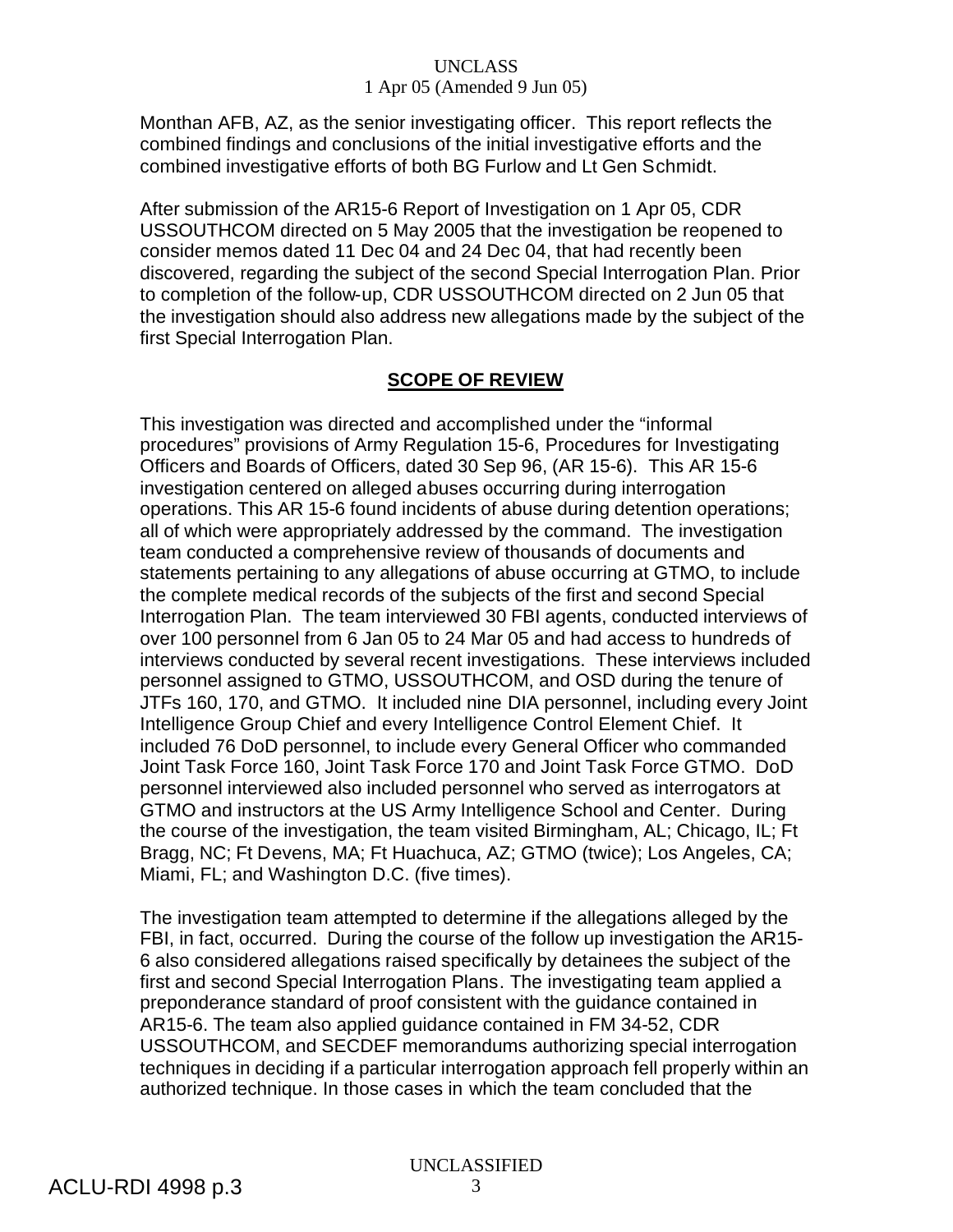#### 1 Apr 05 (Amended 9 Jun 05)

allegation had in fact occurred, the team then considered whether the incident was in compliance with interrogation techniques that were approved either at the time of the incident or subsequent to the incident. In those cases where it was determined the allegation occurred and to have not been an authorized technique, the team then reviewed whether disciplinary action had already been taken and the propriety of that action. On 28 Mar 05, GEN Craddock, as the investigation appointing authority, asked Lt Gen Schmidt to determine accountability for those substantiated violations that had no command action taken.

The team did not review the legal validity of the various interrogation techniques outlined in Army Field Manual 34-52, or those approved by the Secretary of Defense.

## **BACKGROUND**

On 7 Mar 05 Vice Admiral A.T. Church, III submitted his final report of detention operations and detainee interrogation techniques in the Global War on Terror to the Secretary of Defense. (hereinafter "Church Report") That report included a thorough background discussion of detainee operations at GTMO. Our investigation independently researched the genesis and adjustments to policy and interrogation techniques from the origination of GTMO to the present. Our independently derived findings regarding the development and adjustments to policy and interrogation techniques are identical to the Church report. Therefore, I have adopted relevant portions of the Church report to show the development of permissible interrogation techniques.

Interrogation operations at GTMO began in January 2002. Initially interrogators relied upon the interrogation techniques contained in FM 34-52. These techniques were ineffective against detainees who had received interrogation resistance training. On 11 Oct 2002, Major General Michael E. Dunlavey, the Commander of Joint Task Force (JTF) 170, the intelligence task force at GTMO, requested that the CDR USSOUTHCOM, GEN James T. Hill, approve 19 counter resistance techniques that were not specifically listed in FM 34-52. The techniques were broken down into Categories I, II, and III, with the third category containing the most aggressive techniques. On 25 Oct 02 CDR USSOUTHCOM forwarded the request to the Chairman of the Joint Chiefs of Staff, General Richard B. Myers. On 2 Dec 02, the Secretary of Defense approved the use of all Category I and II techniques, but only one of the Category III techniques (which authorized mild, non-injurious physical contact such as grabbing, poking in the chest with a finger, and light pushing). In the approval memorandum, the SECDEF approved the techniques for use by CDR USSOUTHCOM, who subsequently verbally delegated the authority to approve and apply these techniques to CDR JTF-GTMO.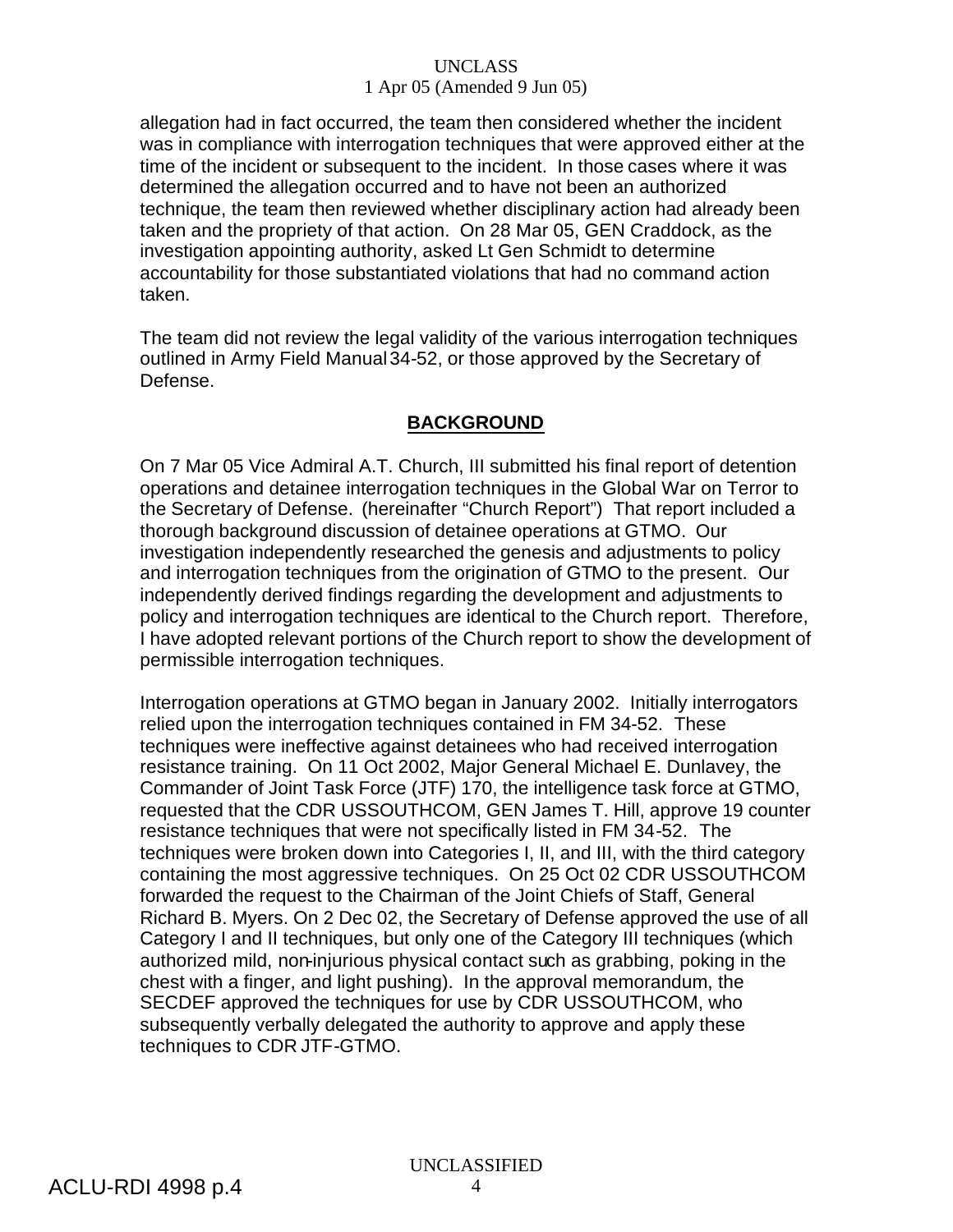#### 1 Apr 05 (Amended 9 Jun 05)

On 15 Jan 03, SECDEF rescinded his approval of all Category II techniques and the one Category III technique leaving only Category I techniques in effect. The SECDEF memo permitted use of Category II and III techniques only with SECDEF approval. No approval was requested or granted.

On 16 Apr 03, the Secretary of Defense issued a new policy accepting 24 techniques, most of which were taken directly from or closely resembled those in FM 34-52. The Secretary's guidance remains in effect today. This policy memorandum placed several requirements on CDR USSOUTHCOM. First, it required all detainees to continue to be treated humanely. Second, it required SECDEF notification prior to the implementation of any of the following aggressive Interrogation techniques: Incentive/Removal of Incentive; Pride and Ego Down; Mutt and Jeff; and Isolation. Third, it specifically limited the use of these aggressive techniques to circumstances required by "military necessity." The memorandum did not attempt to define the parameters of "humane treatment" or "military necessity."

The CDR USSOUTHCOM issued a memorandum on 2 Jun 03 providing further guidance on the implementation of the 16 Apr 03 SECDEF approved techniques. This guidance provided that prior to the use of any of the specified aggressive techniques, the JTF Commander would submit the request in writing to CDR USSOUTHCOM for submission to SECDEF. The guidance also stated that "specific implementation guidance with respect to techniques A-Q is provided in Army Field Manual 34-52. Further implementation guidance with respect to techniques R-X will need to be developed by the appropriate authority." GTMO standard operating procedure on interrogations provides guidance for interrogations.

In addition, the CDR USSOUTHCOM guidance provided the following clarification to the SECDEF's 16 Apr 03 memorandum: **(quoting)**

- (a) Reference Technique B, the Working Group was most concerned about removal of the Koran from a detainee—something we no longer do. Because providing incentives (e.g., McDonald's Fish Sandwiches or cigarettes) is an integral part of interrogations, you will notify me in writing when the provided incentive would exceed that contemplated by interrogation doctrine contained in Army FM 34-52, or when the interrogators intend to remove an incentive from a detainee;
- (b) Reference Techniques I and O, you will notify me in writing when use of these standard interrogation techniques goes beyond the doctrinal application described in Army FM 34-52. When use of the technique is consistent with FM 34-52, you do not need to notify me;
- (c) I define "sleep deprivation", referenced in Technique V, as keeping a detainee awake for more that 16 hrs, or allowing a detainee to rest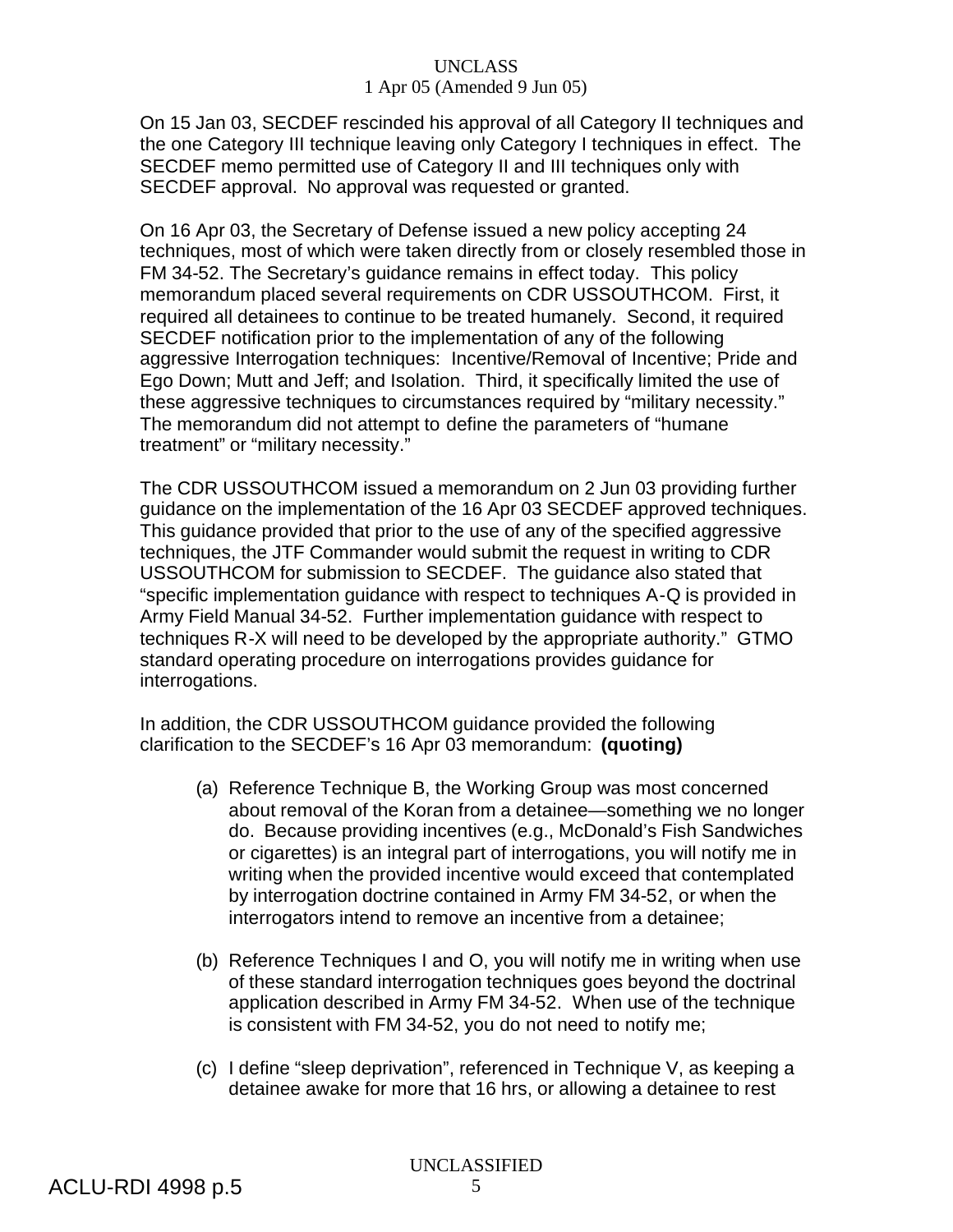#### 1 Apr 05 (Amended 9 Jun 05)

briefly and then repeatedly awakening him, not to exceed four days in succession;

- (d) Reference Technique X, I do not consider the use of maximumsecurity units as isolation. A detainee placed in a maximum-security unit is segregated, but not truly isolated;
- (e) I define the "least intrusive method" as the technique that has the least impact on a detainee's standard of treatment, while evoking the desired response from the detainee during interrogations;
- (f) Except in the case of Techniques B, I, O, and X, I have determined that the first 0-6/GG-15 in the chain of command or supervision, is the "appropriate specified senior approval authority," unless approval authority is withheld from that individual by higher authority.

Lastly, I have told the Secretary of Defense his 16 April guidance applies to all interagency elements assigned or attached to JTF GTMO. **(end quote)**

There have been over 24,000 interrogation sessions at GTMO since the beginning of interrogation operations.

## **FINDINGS**

## **GENERAL DETAINEE POPULATION**

## **Allegation: That DoD interrogators improperly impersonated FBI agents or Department of State officers during the interrogation of detainees.**

**Finding #1:** On several occasions in 2003 various DoD interrogators impersonated agents of the FBI and the Department of State.

**Technique: Authorized:** FM 34-52 (p. 3-13); Category I technique approved by SECDEF – Deceiving interrogator identity

**Discussion:** The Chief of the Special Interrogation Team directed two interrogators to pose as US State Department representatives during an interrogation. In addition another interrogator posed as an FBI agent on one occasion. This impersonation came to the attention of the Senior Supervisory Agent (SSA) of the FBI at Guantanamo Bay when several other agents advised him that detainees were complaining during interviews that the FBI had already asked them the same questions. The SSA approached the Joint Interrogation Group (JIG) Chief, with his agents' concerns. According to the SSA, the JIG Chief did not contest the FBI agents' accusations. In fact, the JIG Chief knew of at least one military interrogator who had impersonated an FBI agent. After the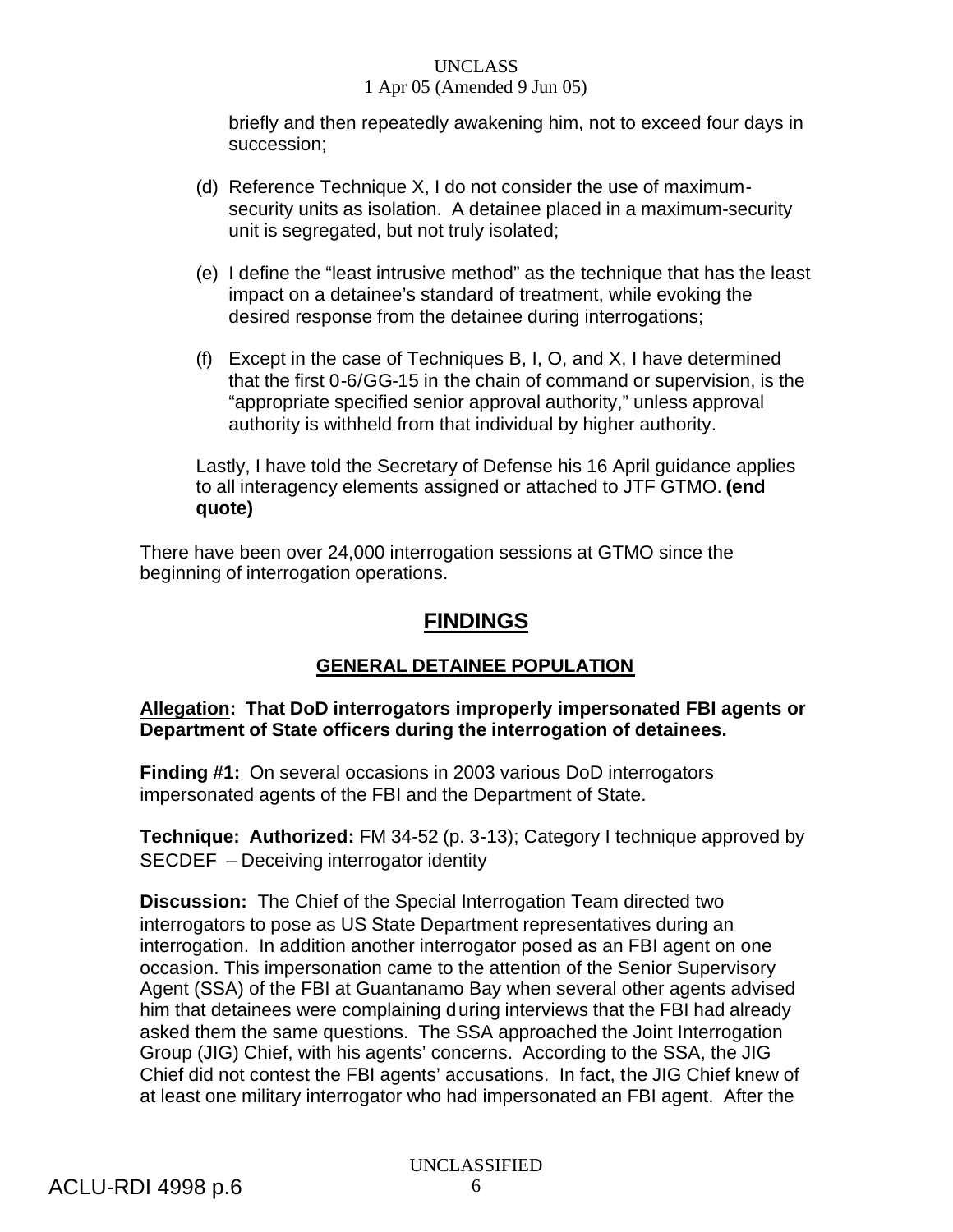#### 1 Apr 05 (Amended 9 Jun 05)

meeting, the JIG Chief agreed to stop the practice of DoD interrogators impersonating FBI agents without prior FBI approval. The SSA made it clear to the investigation team that he did not believe the impersonation interfered with FBI operations and was pleased with the JIG Chief's rapid and thorough response to the situation.

**Organizational response:** Immediately stopped the practice.

*Recommendation #1: The allegation should be closed. The technique, while authorized, was undermining the inter-agency working relationship. No additional corrective action is necessary or appropriate.* 

**Allegation: That a female military interrogator performed a "lap dance" on a detainee during an interrogation. I have expanded this allegation to "That female military interrogators performed acts designed to take advantage of their gender in relation to Muslim males."**

**Finding #2a:** On one occasion between October 2002 and January 2003, a female interrogator put perfume on a detainee by touching the detainee on his arm with her hand;

**Technique: Authorized:** FM 34-52 (p. 3-11); Category III technique approved by SECDEF – Mild, non-injurious physical touching

**Discussion: a.** On at least one occasion in late 2002, a female interrogator rubbed perfume on a detainee. The Interrogation Control Element (ICE) Chief stated that he specifically directed the interrogator to go to the PX and purchase rose oil with the intent of rubbing a portion of the perfume on the detainee's arm to distract the detainee. The interrogator admitted to using this approach with a detainee. At the time of the event the detainee responded by attempting to bite the interrogator and lost his balance, fell out of his chair, and chipped his tooth. He received immediate and appropriate medical attention and did not suffer permanent injury.

**Organizational response: a.** The interrogator was not disciplined for rubbing perfume on a detainee since this was an authorized technique.

**Finding #2b:** During the month of March 2003, a female interrogator approached a detainee from behind, rubbed against his back, leaned over the detainee touching him on his knee and shoulder and whispered in his ear that his situation was futile, and ran her fingers through his hair.

**Technique: Authorized:** FM 34-52 technique – Futility – Act used to highlight futility of the detainee's situation.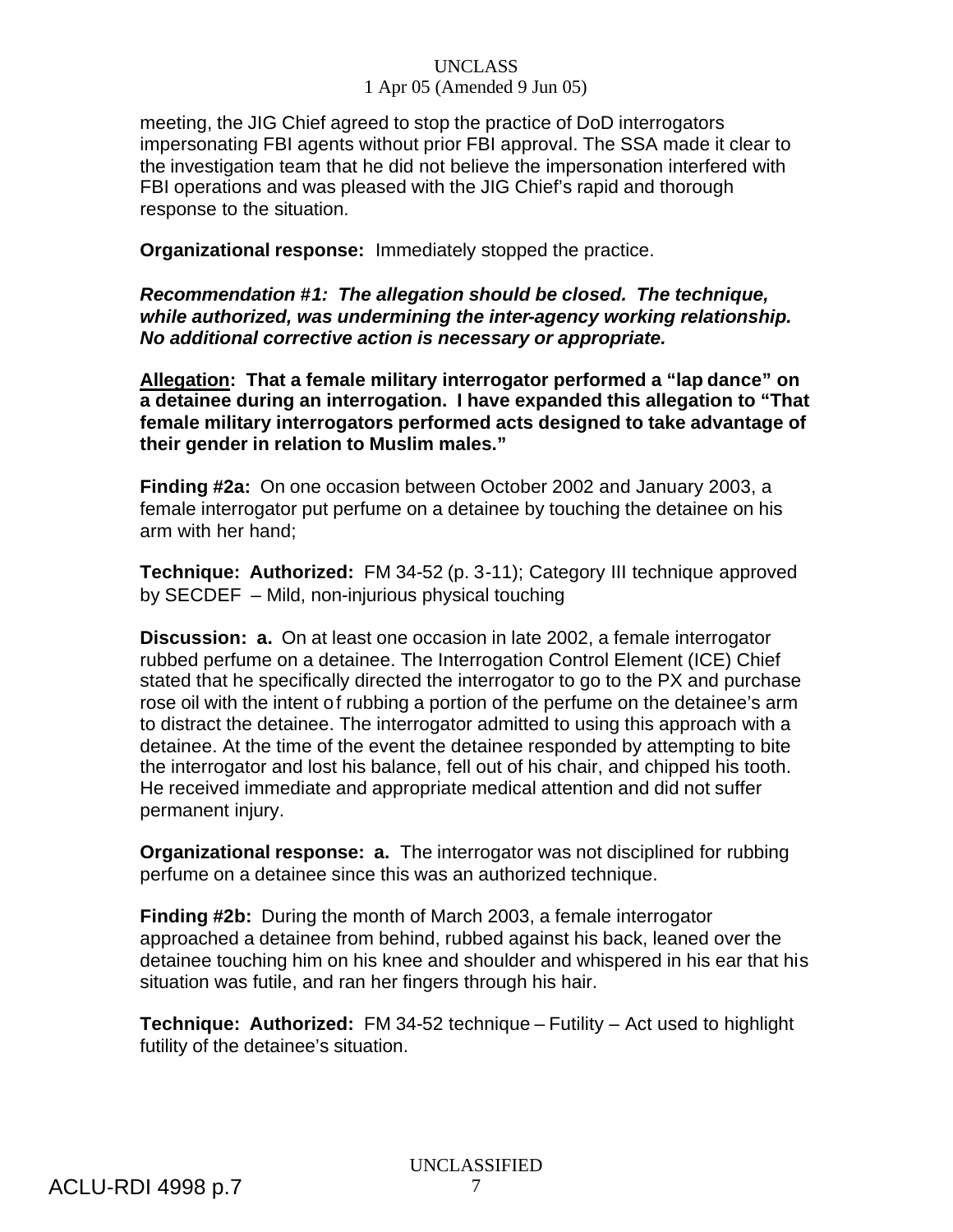#### 1 Apr 05 (Amended 9 Jun 05)

**Discussion: b.** On 17 Apr 03, An interrogation supervisor supervised a female interrogator as she interrogated a detainee with her BDU top off<sup>1</sup>, and subsequently the interrogator ran her fingers through the detainee's hair. The interrogator also approached the detainee from behind, touched him on his knee and shoulder, leaned over him, and placed her face near the side of his in an effort to create stress and break his concentration during interrogation.

**Organizational response: b.** The interrogation supervisor was given a written letter of admonishment for failure to document the techniques to be implemented by the interrogator prior to the interrogation. There is no evidence that either activity ever occurred again.

*Recommendation #2: Command action was effective and sufficient with respect to the individual interrogators. AR 15-6 recommends that the approval authority for the use of gender coercion as futility technique be withheld to the JTF GTMO-CG.* 

**Allegation: That a female military interrogator wiped "menstrual blood" on a detainee during an interrogation.** 

**Finding #3:** In March 2003, a female interrogator told a detainee that red ink on her hand was menstrual blood and then wiped her hand on the detainee's arm.

**Technique: Authorized:** FM 34-52 technique – Futility – act used to highlight futility of the detainee's situation

**Discussion:** The female interrogator is no longer in military service and has declined to be interviewed. According to a former ICE Deputy the incident occurred when a detainee spat in the interrogator's face. According to the former ICE Deputy, the interrogator left the interrogation room and was crying outside the booth. She developed a plan to psychologically get back at him. She touched the detainee on his shoulder, showed him the red ink on her hand and said; by the way, I am menstruating. The detainee threw himself on the floor and started banging his head. This technique was not in an approved interrogation plan.

**Organizational response:** The ICE Deputy verbally reprimanded the interrogator for this incident. No formal disciplinary action was taken. There is no evidence that this happened again.

*Recommendation #3: Command action was inadequate with respect to the individual interrogator. The interrogator should have been formally admonished or reprimanded for using a technique that was not approved in advance. Advance approval ensures that retaliatory techniques are not* 

<sup>&</sup>lt;sup>1</sup> It was common practice at GTMO to conduct interrogations in a t-shirt with the BDU top removed because of the heat and humidity.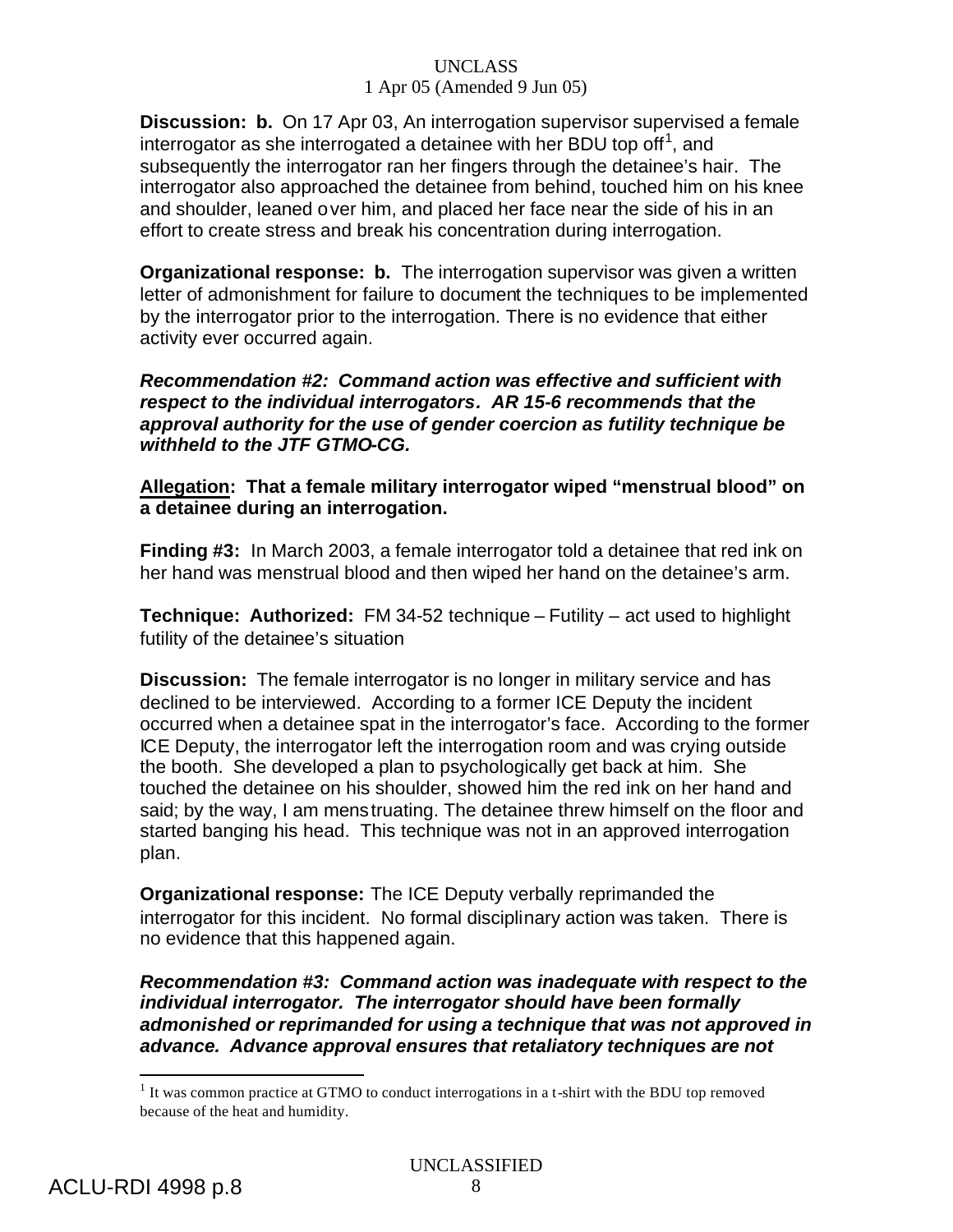## *employed on impulse. Considering the lapse in time, recommend this allegation be closed.*

## **Allegation: That DoD interrogators improperly played loud music and yelled loudly at detainees.**

**Finding #4:** On numerous occasions between July 2002 and October 2004, detainees were yelled at or subjected to loud music during interrogation.

**Technique: Authorized**: FM 34-52 technique – Incentive and Futility – acts used as reward for cooperating or to create futility if not cooperating.

**Discussion:** Almost every interviewee stated that yelling and the use of loud music were used for interrogations at GTMO. On a few occasions, detainees were left alone in the interrogation booth for an indefinite period of time while loud music played and strobe lights flashed. The vast majority of yelling and music was accomplished with interrogators in the room. The volume of the music was never loud enough to cause any physical injury. Interrogators stated that cultural music would be played as an incentive. Futility technique included the playing of Metallica, Britney Spears, and Rap music.

## **Organizational response:** None.

*Recommendation #4: The allegation should be closed. Recommend JTF-GTMO develop specific guidance on the length of time that a detainee may be subjected to futility music. Placement of a detainee in the interrogation booth and subjecting him to loud music and strobe lights should be limited and conducted within clearly prescribed limits.* 

**Allegation: That military interrogators improperly used extremes of heat and cold during their interrogation of detainees.**

**Finding #5:** On several occasions during 2002 and 2003, interrogators would adjust the air conditioner to make the detainee uncomfortable.

**Technique: Unauthorized prior to 16 Apr 03**: SECDEF did not approve exposure to cold in his 2 Dec 02 list of approved techniques

**Technique: Authorized after 16 Apr 03**: SECDEF approved technique. This technique was officially permitted under 16 Apr 03 SECDEF Memorandum – Environmental Manipulation

**Discussion:** Two FBI agents indicated that they were aware of DoD interrogators using temperature adjustment as an interrogation technique. Many interviewees, FBI agents and military interrogators, believed the hot climate at GTMO and the detainee's comfort in a hot climate caused a differing in opinions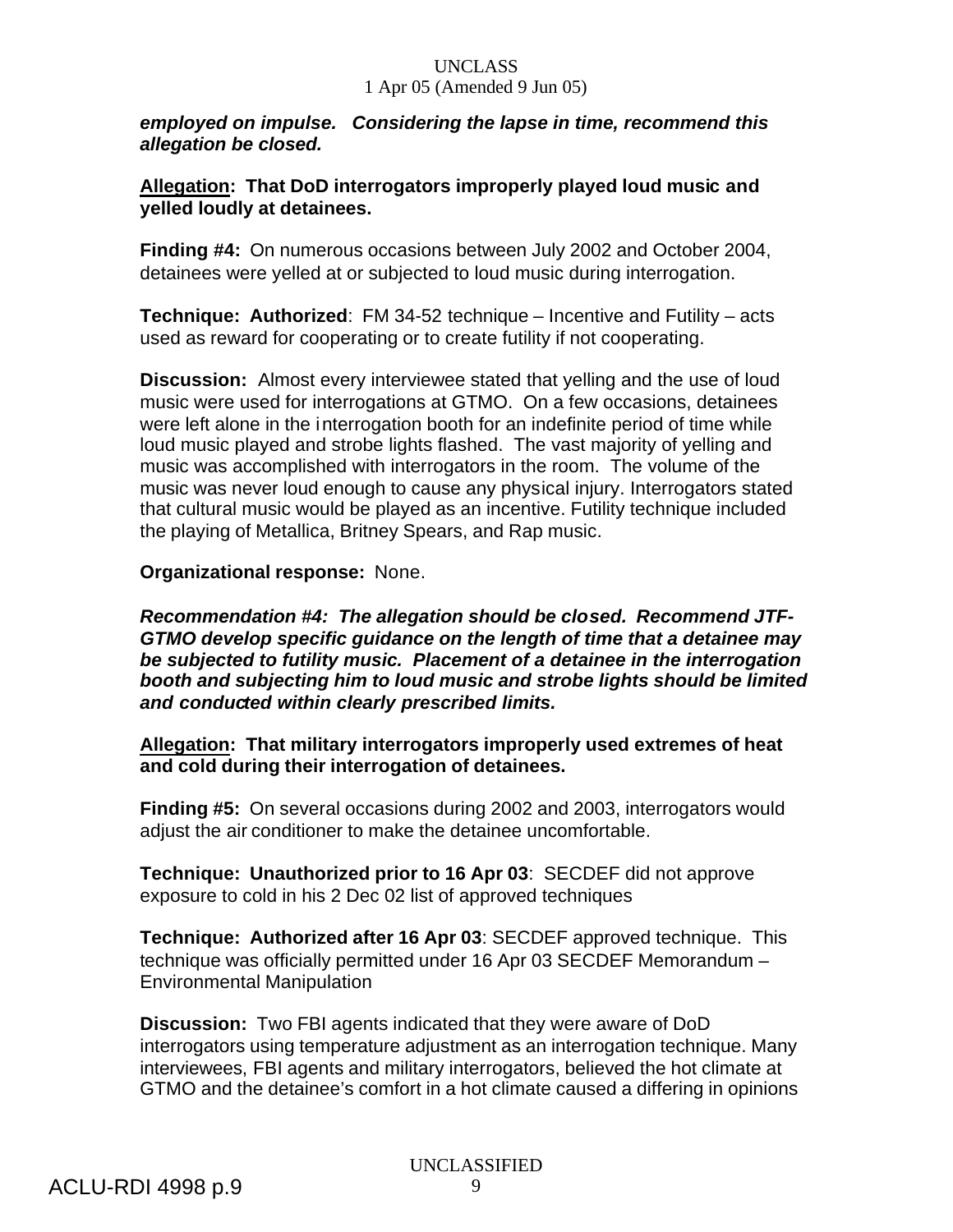#### 1 Apr 05 (Amended 9 Jun 05)

regarding the use of the air conditioning units in the interrogation booths. There were several individuals who were interviewed who acknowledged that certain military interrogators would adjust the air conditioning down (cool) in an attempt to make the detainee uncomfortable for the interrogation. Several witnesses indicated that the practice of adjusting the temperature ceased when CDR JTF-GTMO directed that the practice no longer be employed. The current GTMO SOP still permits interrogators to adjust the temperature. In addition, one interrogator supervisor stated that detainees were interrogated at Camp X-Ray, where the "booths" were not air-conditioned, to make the detainees uncomfortable.

**Organizational response:** No disciplinary action required.

## *Recommendation #5: The allegation should be closed.*

**Allegation: That military interrogators improperly used sleep deprivation against detainees.** 

**Finding #6:** During 2003 and 2004 some detainees were subjected to cell moves every few hours to disrupt sleep patterns and lower the ability to resist interrogation. Each case differed as to length and frequency of the cell moves.

**Technique: Unauthorized prior to 2 Dec 02 and between 15 Jan 03 and 16 Apr 03**: Neither sleep disruption or deprivation is an authorized FM 34-52 technique

**Technique: Authorized between 2 Dec 02 and 15 Jan 03 and after 16 Apr 03:** The exact parameters of this technique remained undefined until 2 Jun 03 when CDR USSOUTHCOM established clear guidance on the use of sleep adjustment. His guidance prohibited the practice of keeping a detainee awake for "more than 16 hours or allowing a detainee to rest briefly and then repeatedly awakening him, not to exceed four days in succession."

**Discussion:** Only one FBI agent alleged sleep deprivation; his complaint was that an individual was subjected to 16 hours of interrogation followed by four-hour breaks. He says he was told about these sessions by DoD interrogators and they implied that these 16 hour interrogations were repeated on a 20 hour cycle, but he did not know for certain what in fact occurred. The FBI agent was at GTMO from 2 Jun 03 to 17 Jul 03. Under CDR USSOUTHCOM's 2 Jun 03 guidance, 16 hour interrogations were permitted and do not constitute sleep deprivation if done on a 24 hour cycle. During the course of the investigation of the FBI allegation, the AR 15-6 did conduct a review of the interrogation records to see if there was any evidence that corroborated this allegation. While not directly supporting the FBI's allegation, records indicated that some interrogators recommended detainees for the "frequent flyer program." A current GTMO interrogation analyst indicated that this was a program in effect throughout 2003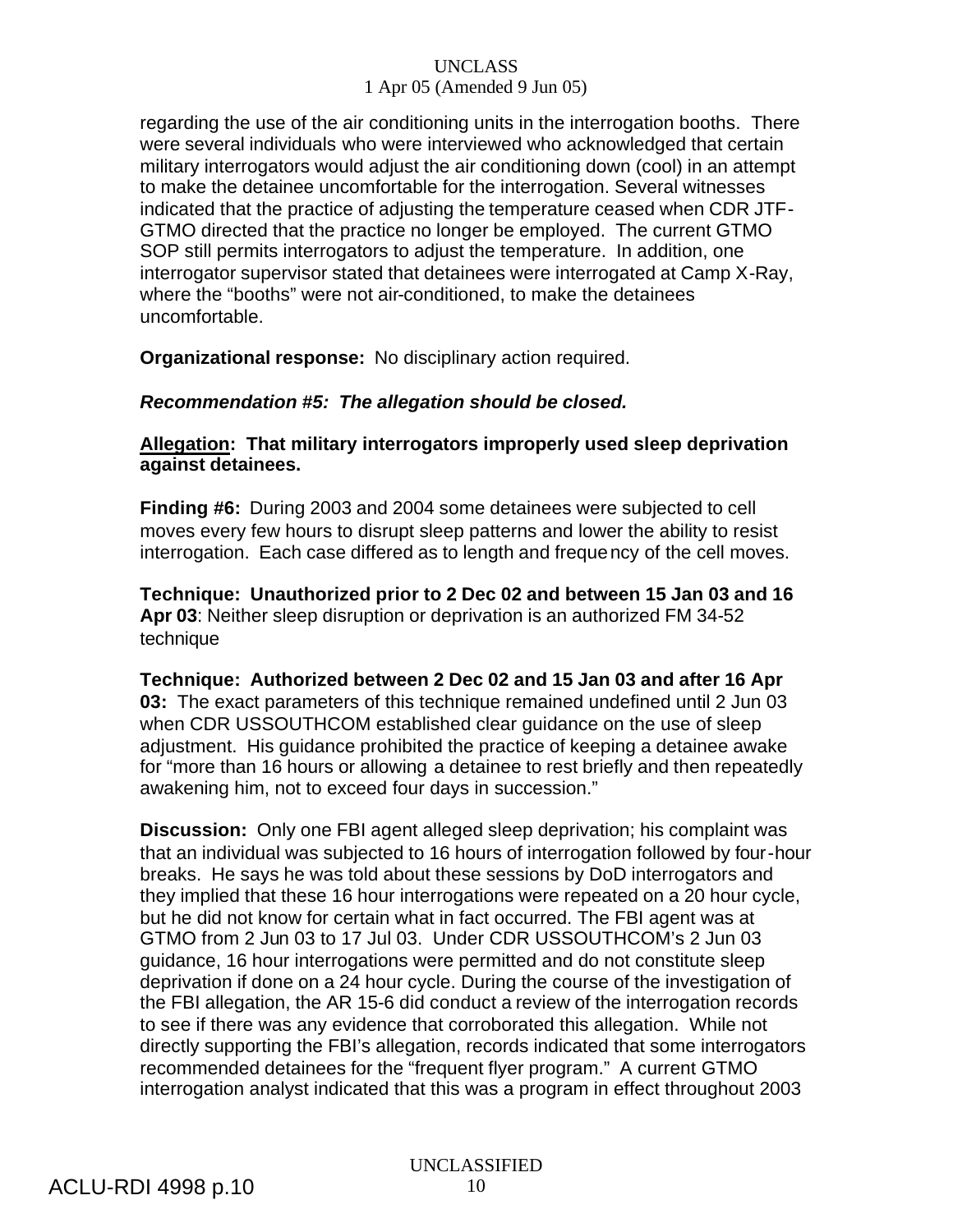#### 1 Apr 05 (Amended 9 Jun 05)

and until March 2004 to move detainees every few hours from one cell to another to disrupt their sleep. Documentation on one detainee indicated that he was subjected to this practice as recently as March 2004.

**Organizational response:** None.Current JTF-GTMO Commander terminated the frequent flyer cell movement program upon his arrival in March 04.

## *Recommendation #6: The allegation should be closed. Recommend USSOUTHCOM clarify policy on sleep deprivation.*

## **Allegation: That military interrogators improperly used duct tape to cover a detainee's mouth and head.**

**Finding #7:** Sometime in October 2002 duct tape was used to "quiet" a detainee.

## **Technique: Unauthorized**

**Discussion:** In his testimony, the ICE Chief testified that he had a situation in which a detainee was screaming resistance messages and potentially provoking a riot. At the time of the incident there were 10 detainees in the interrogation section and the ICE Chief was concerned about losing control of the situation. He directed the MPs to quiet the detainee down. The MP mentioned that he had duct tape. The ICE Chief says he ultimately approved the use of duct tape to quiet the detainee. The MP then placed a single strand of duct tape around the detainee's mouth. The single strand proved ineffective because the detainee was soon yelling again. This time the MPs wrapped a single strand of duct tape around the mouth and head of the detainee. The detainee removed the duct tape again. Fed up and concerned that the detainee's yelling might cause a riot in the interrogation trailer, The ICE Chief ordered the MPs to wrap the duct tape twice around the head and mouth and three times under the chin and around the top of the detainee's head. According to an FBI agent, he and another FBI agent were approached by the ICE Chief who was laughing and told the agents that they needed to see something. When the first agent went to the interrogation room he saw that the detainee's head had been wrapped in duct tape over his beard and his hair. An interrogator testified that another interrogator admitted to him that he had duct taped the head of a detainee. According to the first agent, the ICE Chief said the interrogator wrapped the detainee's head with duct tape because the detainee refused to stop "chanting" passages from the Koran.

**Organizational response:** The JTF-170 JAG testified that she became aware of the incident and personally counseled the ICE Chief. The counseling session consisted of a verbal admonishment. $2$  The ICE Chief did not receive any formal

 $2$  While the ICE Chief testified that he was counseled by the JTF-GTMO Commander this is not possible. The Commander in question did not arrive until the month following the event. The previous Commander has no recollection of the event.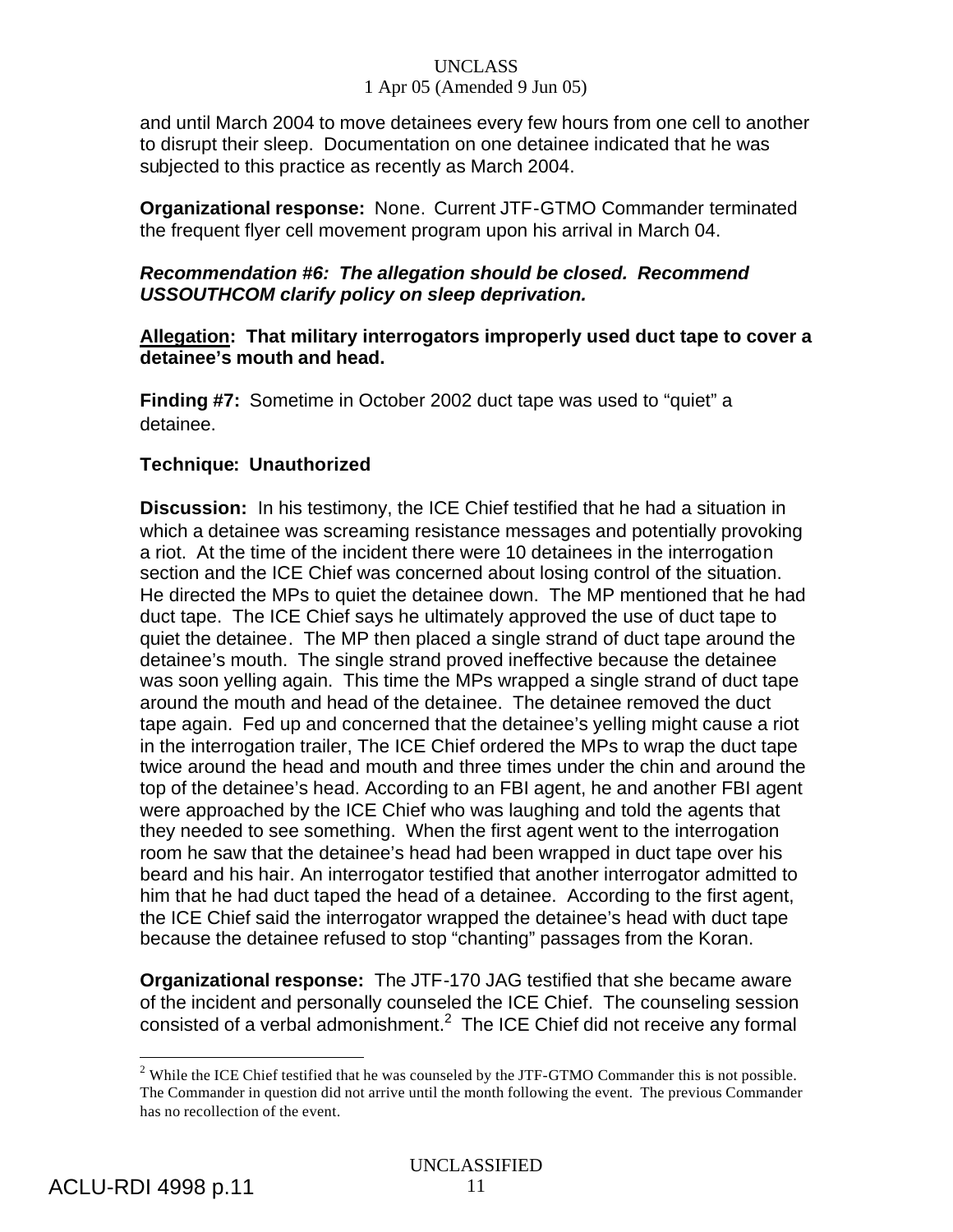#### 1 Apr 05 (Amended 9 Jun 05)

discipline action. We have no evidence that duct tape was ever used again on a detainee.

## *Recommendation #7: Command action was inadequate with respect to the ICE Chief. He should be formally admonished or reprimanded for directing an inappropriate restraint to be used on a detainee.*

## **Allegation: That military interrogators improperly chained detainees and placed them in a fetal position on the floor**

**Finding #8:** On at least two occasions between February 2002 and February 2003, two detainees were "short shackled" to the eye-bolt on the floor in the interrogation room.

## **Technique: Unauthorized.**

**Discussion:** Two FBI agents each stated that they witnessed a detainee in an interrogation room that had been "short shackled" to the floor. Short shackling is the process by which the detainee's hand restraints are connected directly to an eyebolt in the floor requiring the detainee to either crouch very low or lay in a fetal position on the floor. The FBI agents indicated that each of the detainees was clothed. Another FBI agent stated she witnessed a detainee short shackled and lying in his own excrement. The AR 15-6 was unable to find any documentation, testimony, or other evidence corroborating the third agent's recollection, to this allegation or her email allegation that one of the detainees had pulled his hair out while short shackled. We also found that 'short shackling' was initially authorized as a force protection measure during the in processing of detainees.<sup>3</sup>

**Organizational response:** None. JTF-GTMO has implemented SOPs that prohibit short shackling.

*Recommendation #8: The allegation should be closed. The AR 15-6 was not able to find any evidence to adequately assign responsibility for these actions. This practice is now specifically prohibited by current GTMO interrogation policy.*

**Allegation: That military personnel improperly interfered with FBI interrogators in the performance of their FBI duties.** 

**Finding #9:** We discovered no evidence to support this allegation.

 $3$  During the course of a site visit to GTMO several detention operations personnel indicated that they understood that short shackling was permitted in the early days of GTMO as a force protection measure. They all stated that it was no longer authorized as either a detention measure or during interrogations.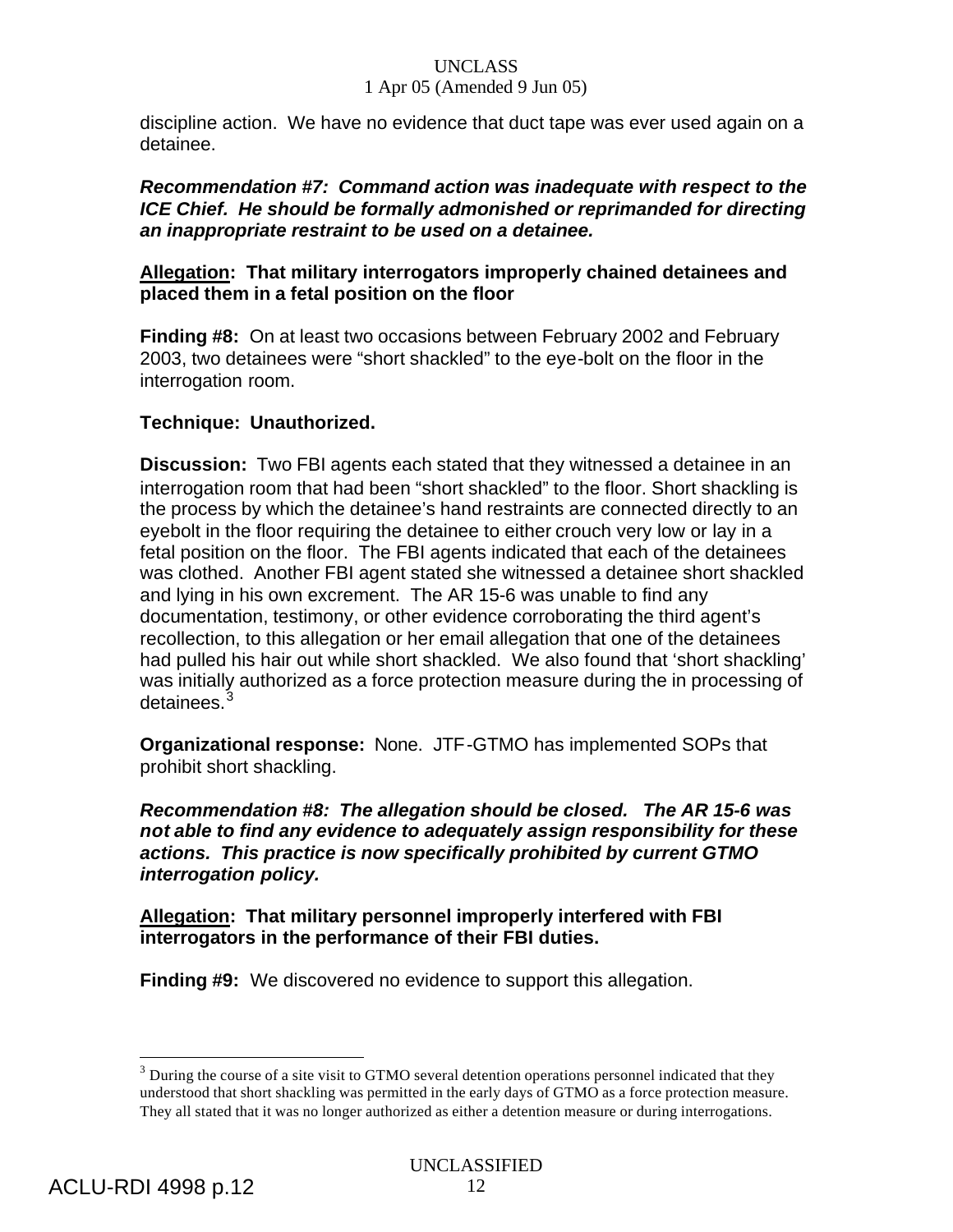## 1 Apr 05 (Amended 9 Jun 05)

**Discussion:** This allegation stems from an FBI agent objections to a proposed Special Interrogation Plan. The dispute resulted in a DoD official being rude to the FBI agent. The team did not find any evidence of "interference" with FBI interrogations that extended beyond the dispute over which techniques worked best in interrogation. During the infancy of interrogation operations at GTMO, it was obvious that the different investigative agencies had different interrogation objectives. Law enforcement agencies were primarily interested in interviews that would produce voluntary confessions that would be admissible in U.S. Federal District Courts. Conversely, DoD interrogators were interested in actionable intelligence and thus had greater latitude on the techniques used during the interrogations. These different goals created friction.

## *Recommendation #9: The allegation should be closed.*

**Allegation: That military interrogators denied detainees food and water for long periods of time.** 

**Finding #10:** We discovered no evidence to support the allegation that the detainees were denied food and water.

**Discussion:** This allegation stems from the statement of an FBI Agent. She reports two incidents of observing two detainees in "the fetal position and lying on the floor of interview rooms." And that there were was no "evidence of any food or water." The Agent admits in her statement that she made an assumption that the detainees were denied food and water based solely upon their appearance. The Agent was unable to provide any specific information as to the day she made these observations to permit additional proof or assignment of responsibility.

## *Recommendation #10: The allegation should be closed.*

## **SPECIAL INTERROGATION PLANS**

**During the course of interrogations certain detainees exhibited refined resistance techniques to interrogations. These detainees were suspected to possess significant current intelligence regarding planned future terrorist attacks against the United States. For these reasons Special Interrogation Plans were proposed and approved for the detainees. A total of two Special Interrogation Plans were carried out. They are referred to herein as the "First Special Interrogation Plan" and the "Second Special Interrogation Plan".**

## **THE FIRST SPECIAL INTERROGATION PLAN**

On 23 Nov 02 interrogators initiated the first Special Interrogation Plan. The interrogation plan was designed to counter resistance techniques of the subject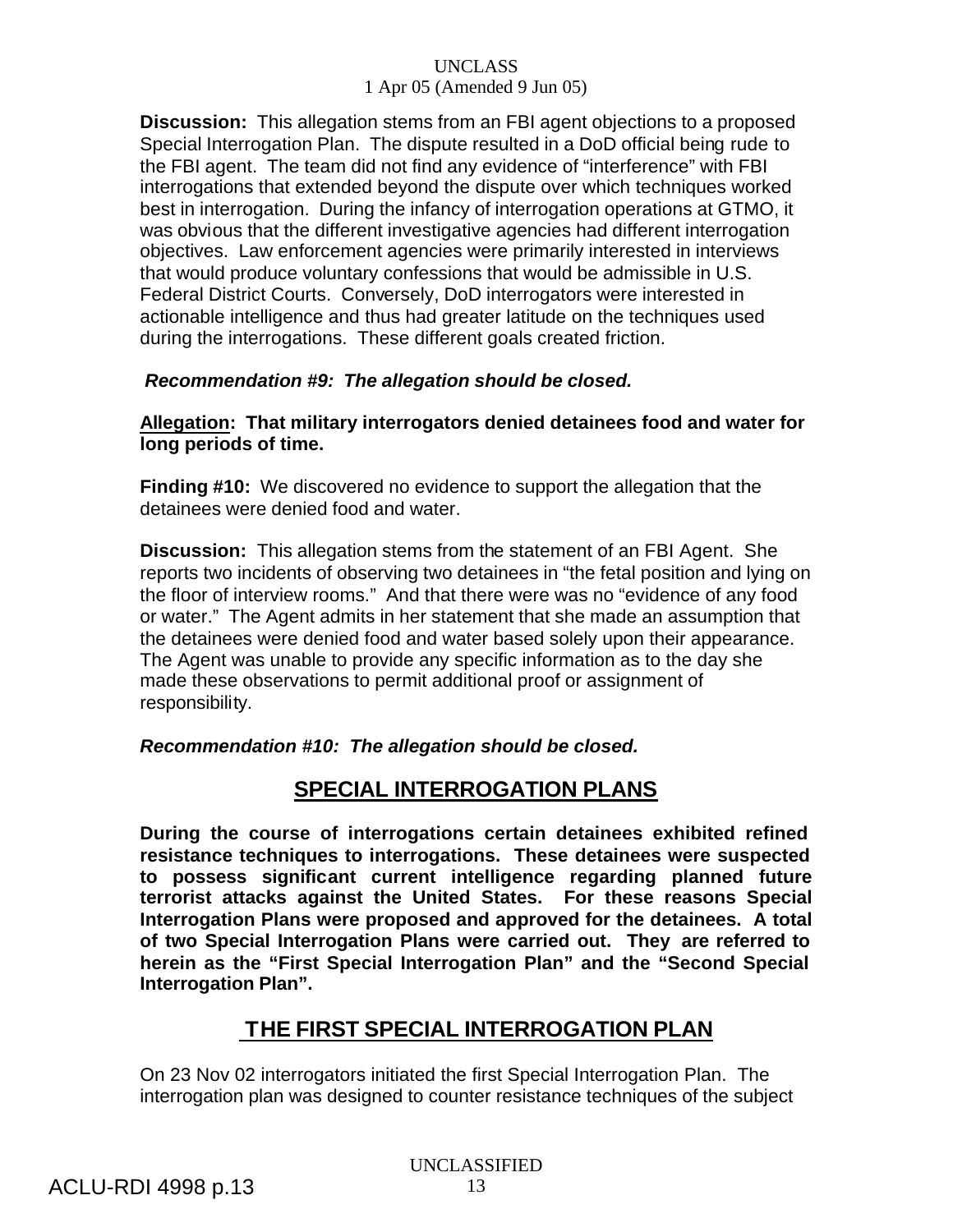#### 1 Apr 05 (Amended 9 Jun 05)

of the first Special Interrogation Plan. The memo authorizing the techniques for this interrogation was signed by SECDEF on 2 Dec 02. These techniques supplemented techniques already permitted under the provisions of FM 34-52.

#### **Allegation: That military interrogators improperly used military working dogs (MWD) during interrogation sessions to threaten detainees, or for some other purpose.**

**Finding #11a:** On one occasion in October 2002 a military working dog was brought into the interrogation room and directed to growl, bark, and show his teeth at the subject of the first Special Interrogation Plan.

## **Technique: Unauthorized prior to 12 Nov 02.**

**Discussion: a. October 2002 incident**: GTMO records indicate that on 01 Oct 02, the Commander of JTF-170 requested Joint Detention Operations Group (JDOG) support for interrogation operations to interrogate the subject of the first Special Interrogation Plan. The dog was requested to assist in the movement of the subject of the first Special Interrogation Plan between Camp X-ray and the GTMO Naval Brig to "discourage the detainee from attempting to escape." The interrogation plan (IP) indicates that the interrogation would begin on the 2nd or 3rd of October 2002. One FBI agent in his statement recalls the MWD being used on or about 05 Oct 02. He indicated that the events were notable for several reasons. He had recently purchased a German Shepard and wanted to get some "tips" from the dog handlers. The FBI agent noticed that there were two working dog teams (one Navy and one Army) present for the interrogation of the subject of the first Special Interrogation Plan. Finally, the FBI agent recalled that he and his partner left the observation room when the MWD was introduced into the interrogation room. The FBI agent's partner corroborates this statement.

In addition an interrogator indicated that she recalled a MWD being brought into the interrogation room during interrogation of the subject of the first Special Interrogation Plan at Camp X-ray, between 02-10 Oct 02. She stated that the dogs were used only "briefly." She stated that the use of the dog was documented on the IP and approved by the ICE Chief and CDR, JTF-GTMO

**Finding #11b:** In November 2002 a military working dog was brought into the interrogation room and directed to growl, bark, and show his teeth at the subject of the first Special Interrogation Plan.

**Technique: Authorized**: SECDEF approved the use of Category I and II techniques for the subject of the first Special Interrogation Plan. Category II technique permits the use of dogs to exploit "individual phobias" during interrogations.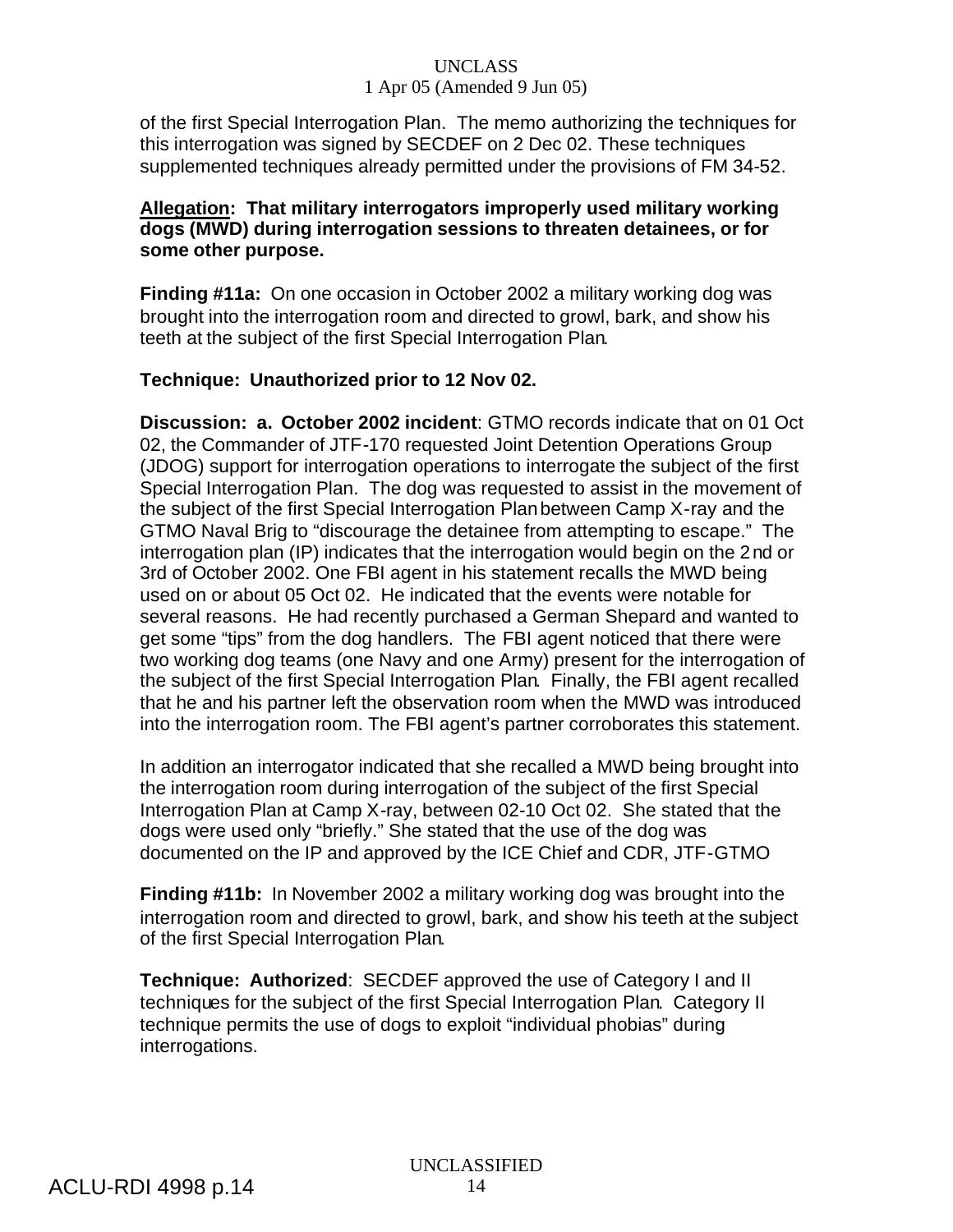#### 1 Apr 05 (Amended 9 Jun 05)

**Discussion: b.** An interrogator testified that the MWD was in the booth on one occasion for the subject of the first Special Interrogation Plan. He testified that he was approached by another interrogator and discussed the use of a MWD in an interrogation session. Specifically, the first interrogator stated that the second interrogator told him that a MWD was brought into the doorway of the interrogation room and ordered by the dog handler to growl, show teeth and bark at the detainee. In addition a psychologist assigned to the Behavioral Science Consultation Team (BSCT) for JTF-170/JTF-GTMO witnessed the use of a MWD named "Zeus" during a military interrogation of the subject of the first Special Interrogation Plan during the November 2002 time period. In his interview, the ICE Chief acknowledged that an MWD had entered the interrogation room of the subject of the first Special Interrogation Plan under the authority of a "special IP" for the subject of the first Special Interrogation Plan. The unsigned but approved interrogation plan for the subject of the first Special Interrogation Plan is from 12 Nov 02. (Church p. 115) It indicates dogs will only be used in interrogation if approved in writing, in advance. Both JTF-GTMO Commanders who were in charge during the execution of the special interrogation plan deny that they authorized the use of MWDs in the interrogation room.

**Organizational response: a. and b.** None. Current SOPs expressly prohibit the use of MWDs in the interrogation room. There is no evidence that this has ever happened again.

*Recommendation #11: The allegation should be closed. While the ICE Chief was aware of and condoned the first use of the MWD, additional corrective action is not necessary. The event occurred on two occasions and was expressly approved after the first occasion for this detainee. This practice is now specifically prohibited by current GTMO interrogation policy.*

**Allegation: That a female military interrogator performed a "lap dance" on a detainee during an interrogation. I have expanded this allegation to "That female military interrogators performed acts designed to take advantage of their gender in relation to Muslim males."** 

**Finding #12a:** On 21 and 23 Dec 02, MPs held down a detainee while a female interrogator straddled the detainee without placing weight on the detainee;

**Technique: Authorized**: FM 34-52 technique – Futility – Act used to highlight futility of the detainee's situation.

**Finding #12b:** On 04 Dec 02, a female interrogator massaged the detainee's back and neck over his clothing;

**Technique: Authorized:** FM 34-52 technique – Futility – Act used to highlight futility of the detainee's situation.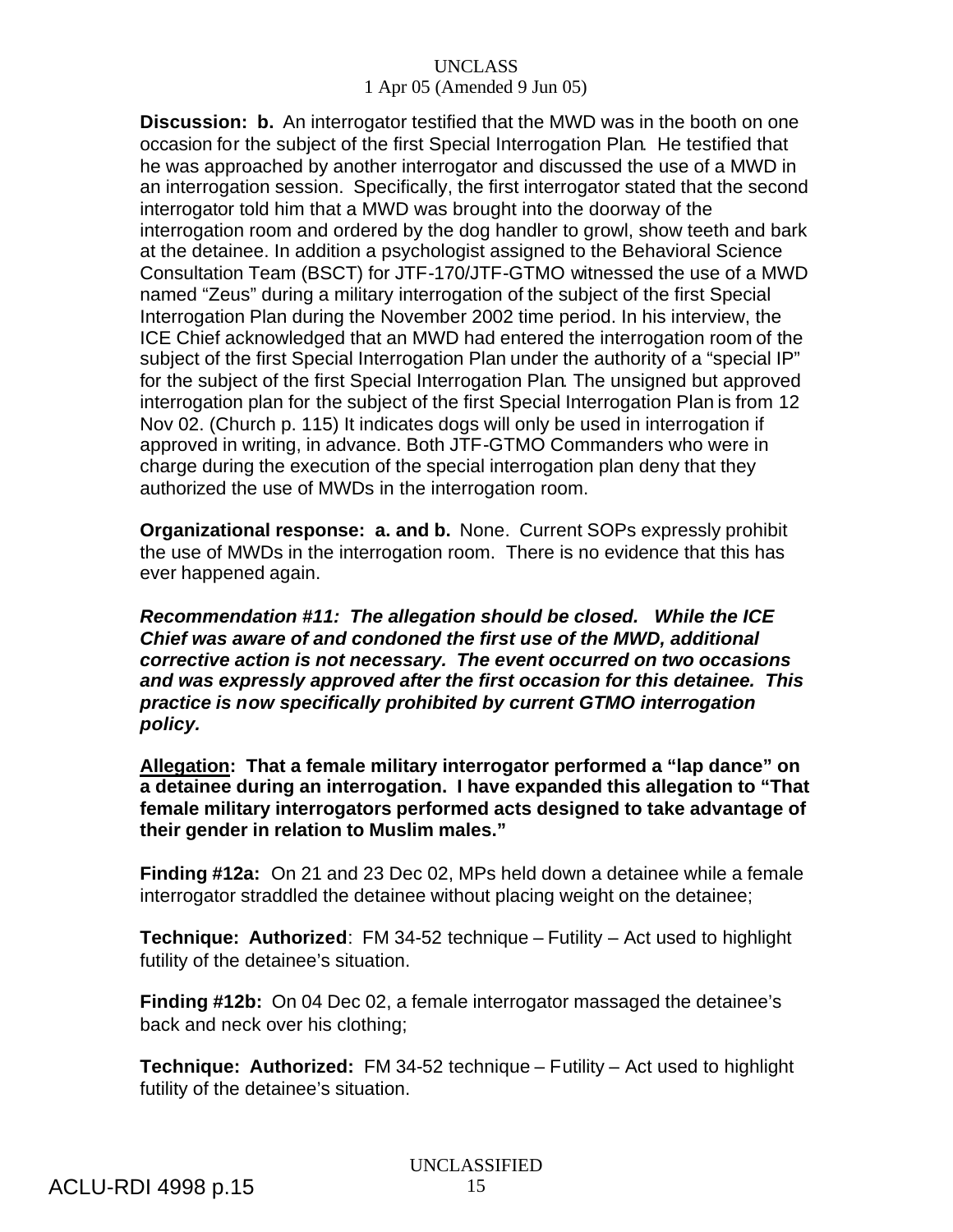**Finding #12c:** On various occasions between October 2002 and January 2003, a female interrogator invaded the private space of a detainee to disrupt his concentration during interrogation;

**Technique: Authorized:** FM 34-52 technique – Futility – act used to highlight futility of the detainee's situation.

**Discussion:** Interrogation logs and MFRs for the subject of the first Special Interrogation Plan document that on both 21 and 23 Dec 02, a female interrogator straddled, without putting any weight on the detainee, the subject of the first Special Interrogation Plan while he was being held down by MPs. During these incidents a female interrogator would tell the detainee about the deaths of fellow Al-Qaeda members. During the straddling, the detainee would attempt to raise and bend his legs to prevent the interrogator from straddling him and prayed loudly. Interrogation MFRs also indicate that on 04 Dec 02, a female interrogator began to enter the personal space of the subject of the first Special Interrogation Plan, touch him, and ultimately massage his back while whispering or speaking near his ear. Throughout this event, the subject of the first Special Interrogation Plan prayed, swore at the interrogator that she was going to Hell, and attempted to get away from her. The female interrogator admitted in her interview that she personally prepared portions of the MFRs of the the subject of the first Special Interrogation Plan interrogations. She asserts that she had permission to employ all these techniques. We have found no evidence of a lap dance ever occurring.

**Organizational response:** No disciplinary action taken. The ICE Chief approved these techniques at the time.

*Recommendation #12: The allegation should be closed. No command action is necessary with respect to the individual interrogators. Their supervisor acknowledged that he approved the approaches at the time of the interrogation. AR 15-6 recommends that the approval authority for the use of gender coercion as futility technique be withheld to the JTF GTMO-CG.* 

**Allegation: That DoD interrogators improperly played loud music and yelled loudly at detainees.** 

**Finding #13:** On numerous occasions between November 2002 and 15 Jan 03, the subject of the first Special Interrogation Plan was yelled at or subjected to loud music during interrogation.

**Technique: Authorized**: FM 34-52 technique – Incentive and Futility – acts used as reward for cooperating or to create futility in not cooperating.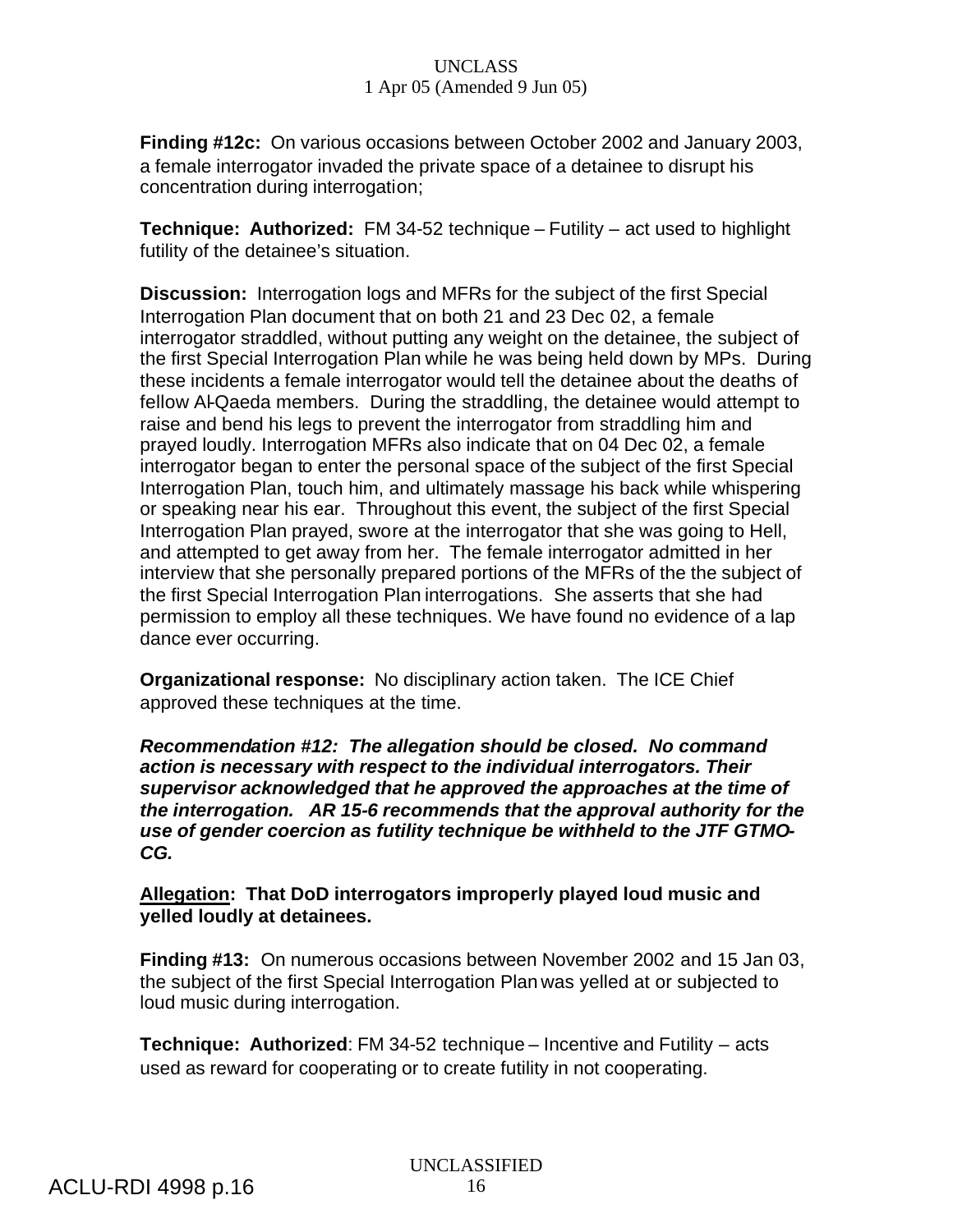#### 1 Apr 05 (Amended 9 Jun 05)

## **Discussion: See above discussion for Finding #4.**

**Organizational response:** No disciplinary action required; technique authorized.

*Recommendation #13: The allegation should be closed. Recommend JTF-GTMO develop specific guidance on the length of time that a detainee may be subjected to futility music. Placement of a detainee in the interrogation booth and subjecting him to loud music and strobe lights should be limited and conducted within clearly prescribed limits.* 

**Allegation: That military interrogators improperly used extremes of heat and cold during their interrogation of detainees.**

**Finding #14:** On several occasions between November 2002 and January 2003 interrogators would adjust the air conditioner to make the subject of the first Special Interrogation Plan uncomfortable.

**Technique: Unauthorized prior to 16 Apr 03**: SECDEF did not approve exposure to cold in his 2 Dec 02 list of approved techniques

**Discussion**. There are no medical entries indicating the subject of the first Special Interrogation Plan ever experienced medical problems related to low body temperature. The subject of the first Special Interrogation Plan's medical records do indicate that he did have a body temperature between 95 and 97 degrees twice. The subject of the first Special Interrogation Plan's medical records do indicate that from 7-9 Dec 02 he was hospitalized for observation after an episode of bradycardia. He was released within forty-eight hours, after the bradycardia resolved without intervention and he maintained stable hemodynamics.<sup>4</sup> He experienced a second episode of bradycardia in Feb 03.

## **Organizational response:** None

## *Recommendation #14: The allegation should be closed.*

## **Allegation: That military interrogators improperly used sleep deprivation against detainees.**

**Finding #15:** From 23 Nov 02 to 16 Jan 03, the subject of the first Special Interrogation Plan was interrogated for 18-20 hours per day for 48 of the 54 days, with the opportunity for a minimum of four hours rest per day.

**Technique: Authorized:** SECDEF approved technique. This technique was officially permitted under 2 Dec 02 SECDEF Memorandum – The use of 20-hour interrogations

<sup>&</sup>lt;sup>4</sup> Bradycardia is a relatively slow heart; hemo dynamics are mechanics of blood circulation.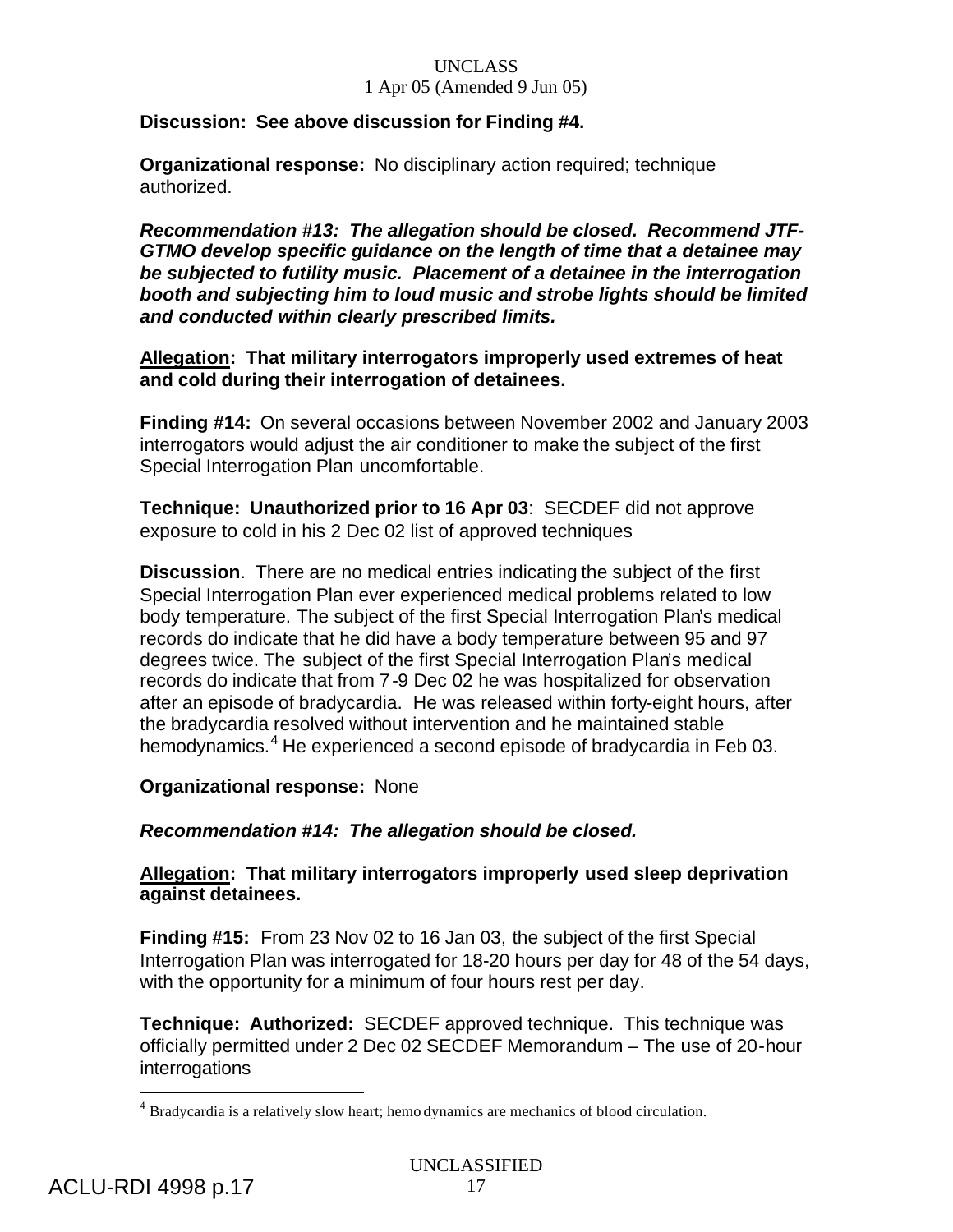**Discussion:** SECDEF approved 20 hour interrogations for every 24-hour cycle for the subject of the first Special Interrogation Plan on 12 Nov 02. Later, CDR USSOUTHCOM formalized the definition of sleep deprivation in his 02 Jun 03 memorandum "promulgating" SECDEF's interrogation techniques of 16 Apr 03. He defined sleep deprivation as keeping a detainee awake for more than 16 hours, or allowing a detainee to rest briefly and then repeatedly awakening him, not to exceed four days in succession.

**Organizational response:** None.This was an authorized interrogation technique approved by SECDEF.

## *Recommendation #15: The allegation should be closed. Recommend USSOUTHCOM clarify policy on sleep deprivation.*

## **Additional Allegations, Re: The subject of the first Special Interrogation**

**Plan:** In addition to the FBI allegations addressed above, the following additional interrogation techniques (not all inclusive) were used in the interrogation of the subject of the first Special Interrogation Plan. Each act is documented in the interrogation MFRs maintained on the subject of the first Special Interrogation Plan.

**Finding #16a:** That the subject of the first Special Interrogation Plan was separated from the general population from 8 Aug 02 to 15 Jan 03.

**Technique: Unauthorized prior to 12 Nov 02**: SECDEF did not approve movement of detainee to an "isolation facility" for interrogation purposes prior to approval of Category II techniques for the subject of the first Special Interrogation Plan on 12 Nov 02.

## **Technique: Authorized after 12 Nov 02**:

**Discussion:** The subject of the first Special Interrogation Plan was never isolated from human contact. The subject of the first Special Interrogation Plan was however placed in an "isolation facility" where he was separated from the general detainee population from 8 Aug 02 to 15 Jan 03. The subject of the first Special Interrogation Plan routinely had contact with interrogators and MPs while in the "isolation facility." The SECDEF did not define "isolation facility" when he approved the use of an "isolation facility" for up to 30 days with additional isolation beyond 30 days requiring CDR JTF-GTMO approval on 12 Nov 02. Prior to the SECDEF's approval, placement in an "isolation facility" was not an authorized interrogation technique.

**Organizational response to Additional Allegations, Re:** The subject of the first Special Interrogation Plan: None taken.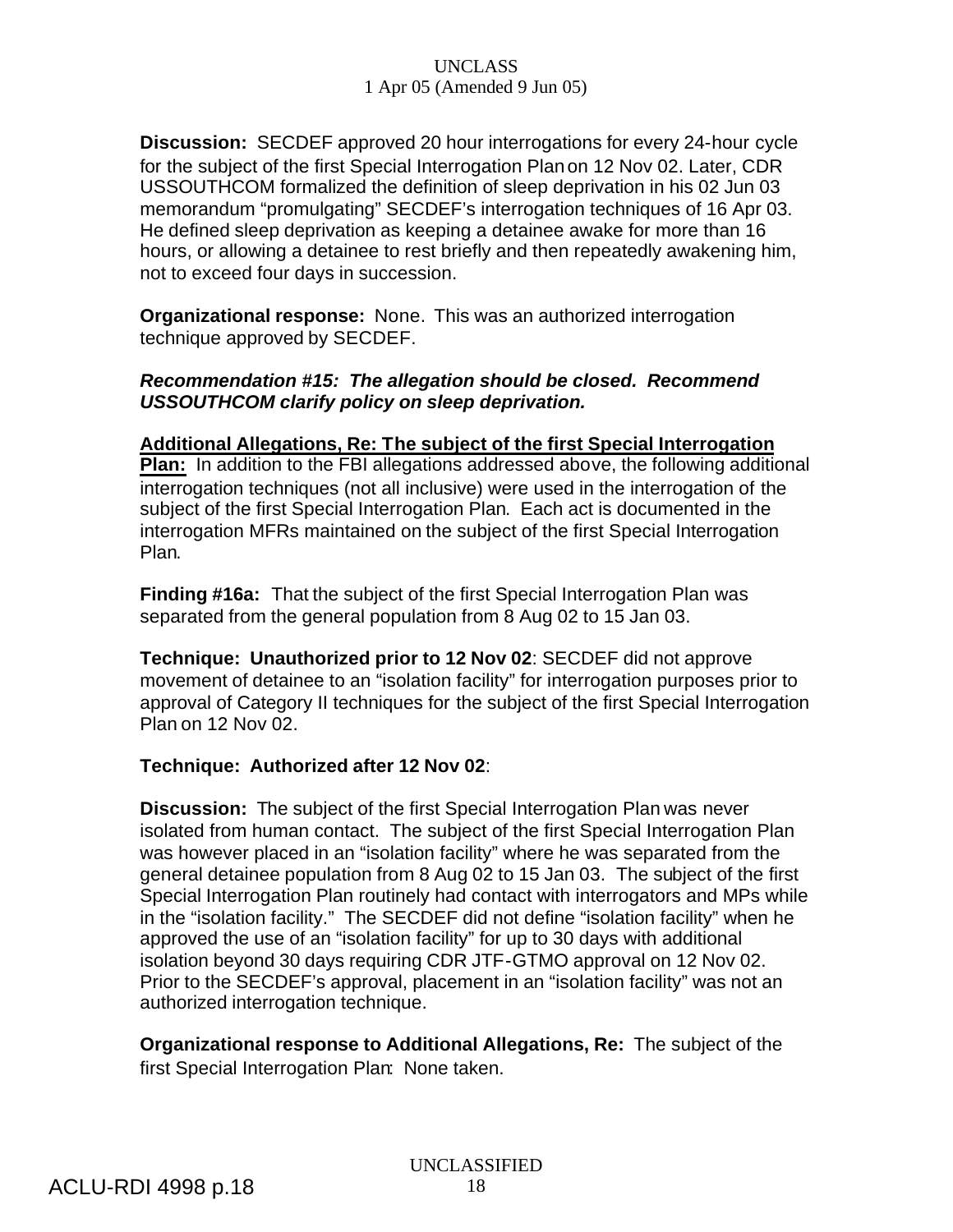**Eight Techniques Below: Authorized**: FM 34-52 technique – Ego down and Futility.

**Finding #16b:** On 06 Dec 02, the subject of the first Special Interrogation Plan was forced to wear a woman's bra and had a thong placed on his head during the course of the interrogation.

**Finding #16c:** On 17 Dec 02, the subject of the first Special Interrogation Plan was told that his mother and sister were whores.

**Finding #16d:** On 17 Dec 02, the subject of the first Special Interrogation Plan was told that he was a homosexual, had homosexual tendencies, and that other detainees had found out about these tendencies

**Finding #16e:** On 20 Dec 02, an interrogator tied a leash to the subject of the first Special Interrogation Plan's chains, led him around the room, and forced him to perform a series of dog tricks.

**Finding #16f:** On 20 Dec 02, an interrogator forced the subject of the first Special Interrogation Plan to dance with a male interrogator.

**Finding #16g:** On several occasions in Dec 02, the subject of the first Special Interrogation Plan was subject to strip searches.<sup>5</sup> These searches, conducted by the prison guards during interrogation, were done as a control measure on direction of the interrogators.

**Finding #16h:** On one occasion in Dec 02, the subject of the first Special Interrogation Plan was forced to stand naked for five minutes with females present. This incident occurred during the course of a strip search.

**Finding #16i:** On three occasions in Nov 02 and Dec 02, the subject of the first Special Interrogation Plan was prevented from praying during interrogation

**Finding #16j:** Once in Nov 02, the subject of the first Special Interrogation Plan became upset when two Korans were put on a TV, as a control measure during interrogation, and in Dec 02 when an interrogator got up on the desk in front of the subject of the first Special Interrogation Plan and squatted down in front of the subject of the first Special Interrogation Plan in an aggressive manner and unintentionally squatted over the detainee's Koran.

**Finding #16k:** On seventeen occasions, between 13 Dec 02 and 14 Jan 03, interrogators, during interrogations, poured water over the subject of the first Special Interrogation Plan head.

 $<sup>5</sup>$  The subject of the first Special Interrogation Plan alleges that he was subject to "cavity searches." During</sup> the course of interrogation, the subject of the first Special Interrogation Plan was strip searched. The AR 15-6 was unable to determine the scope of these strip searches.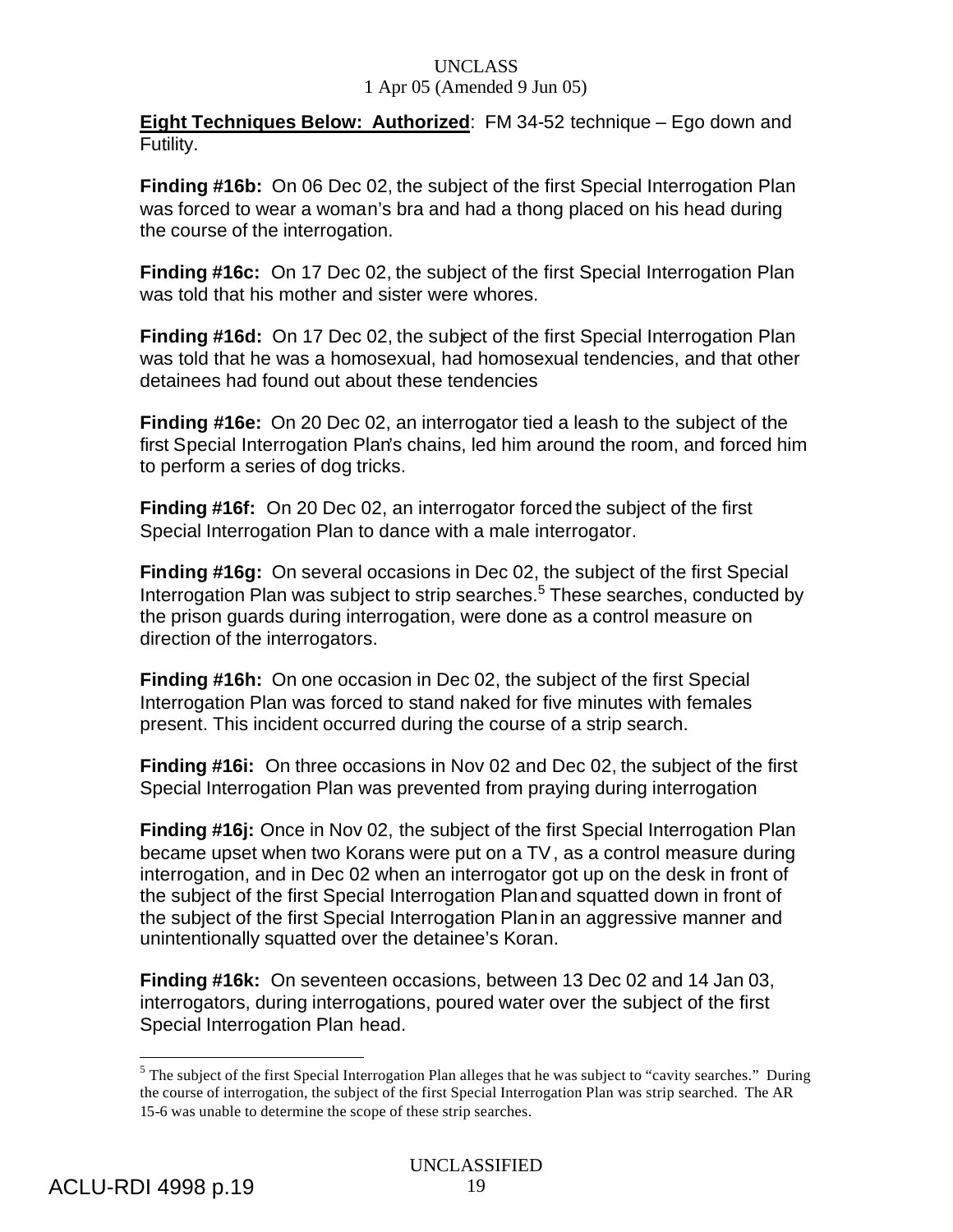**Discussion:** the subject of the first Special Interrogation Plan was a high value detainee that ultimately provided extremely valuable intelligence. His ability to resist months of standard interrogation in the summer of 2002 was the genesis for the request to have authority to employ additional counter resistance interrogation techniques. The techniques used against the subject of the first Special Interrogation Plan were done in an effort to establish complete control and create the perception of futility and reduce his resistance to interrogation. For example, this included the use of strip searches, the control of prayer, the forced wearing of a woman's bra, and other techniques noted above. It is clear based upon the completeness of the interrogation logs that the interrogation team believed that they were acting within existing guidance. Despite the fact that the AR 15-6 concluded that every technique employed against the subject of the first Special Interrogation Plan was legally permissible under the existing guidance, the AR 15-6 finds that the creative, aggressive, and persistent interrogation of the subject of the first Special Interrogation Plan resulted in the cumulative effect being degrading and abusive treatment. Particularly troubling is the combined impact of the 160 days of segregation from other detainees, 48 of 54 consecutive days of 18 to 20-hour interrogations, and the creative application of authorized interrogation techniques. Requiring the subject of the first Special Interrogation Plan to be led around by a leash tied to his chains, placing a thong on his head, wearing a bra, insulting his mother and sister, being forced to stand naked in front of a female interrogator for five minutes, and using strip searches as an interrogation technique the AR 15-6 found to be abusive and degrading, particularly when done in the context of the 48 days of intense and long interrogations.<sup>6</sup> While this treatment did not rise to the level of prohibited inhumane treatment the JTF-GTMO CDR was responsible for the interrogation of the subject of the first Special Interrogation Plan and had a responsibility to provide strategic guidance to the interrogation team. He failed to monitor the interrogation and exercise commander discretion by placing limits on the application of otherwise authorized techniques and approaches used in that interrogation. The Commander stated he was unaware of the specific details or impacts of the techniques on the detainee for this important interrogation. His failure to supervise the interrogation of the subject of the first Special Interrogation Plan allowed subordinates to make creative decisions in an environment requiring extremely tight controls<sup>7</sup>.

*Recommendation #16: The Commander JTF-GTMO should be held accountable for failing to supervise the interrogation of the subject of the first Special Interrogation Plan and should be admonished for that failure.*

 $6$  The AR 15-6 found no evidence that the subject of the first Special Interrogation Plan was ever physically assaulted. His medical records show no evidence of any physical assaults. A medical examination completed on the subject of the first Special Interrogation Plan on 16 Jan 03 found no medical conditions of note.

 $7$  The JTF-GTMO Commander's testimony that he was unaware of the creative approaches taken in the interrogation is inconsistent with his 21 Jan 03 letter to CDR USSOUTHCOM in which he asserts that the CJTF approved the interrogation plan in place and it was followed "relentlessly by the command."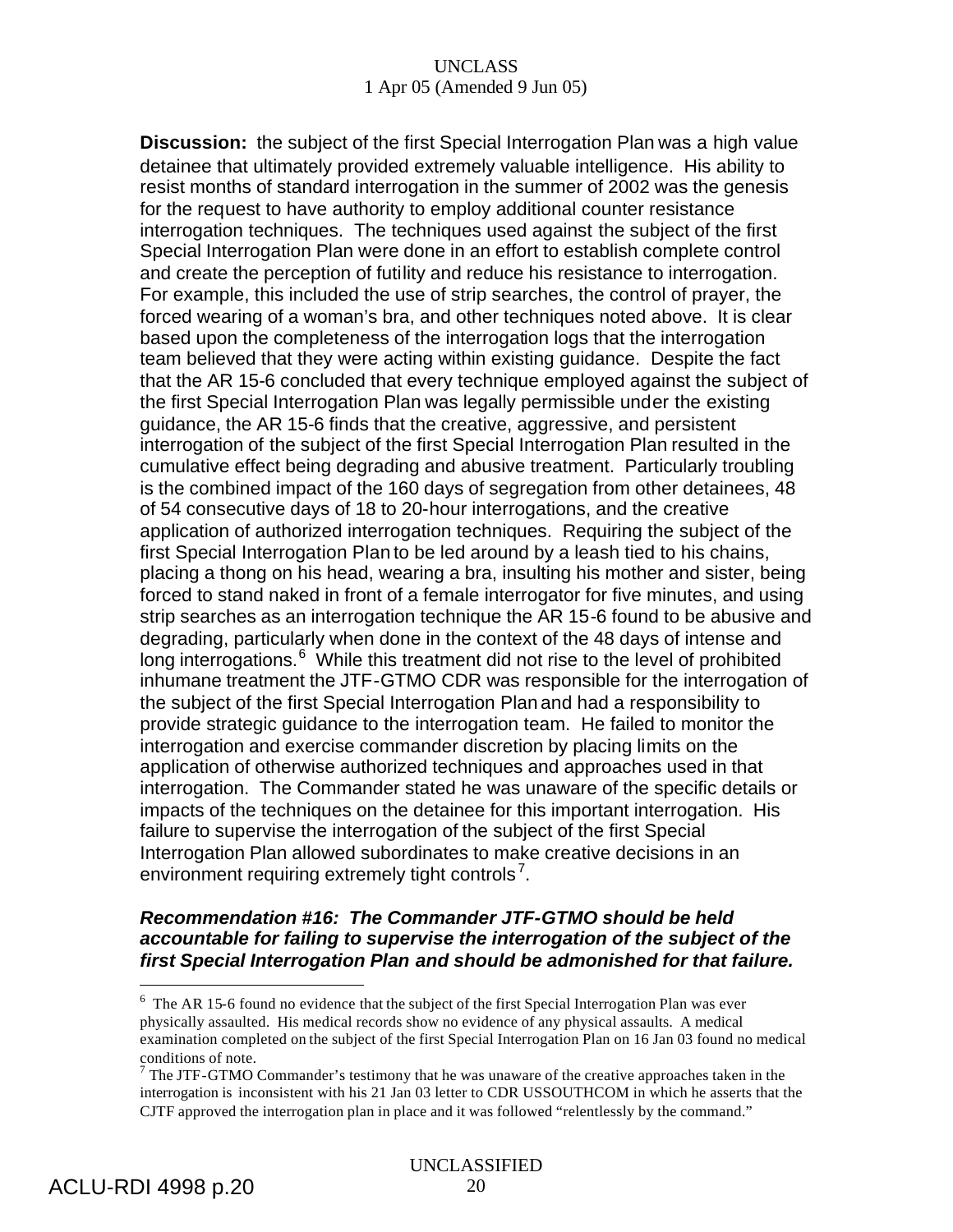**Allegation**: In addition to the allegations above, the AR 15-6 also considered additional allegations raised specifically by the subject of the first Special Interrogation Plan.

**Finding #17:** The AR 15-6 was unable to corroborate the subject of the first Special Interrogation Plan's allegations to the point of concluding that they had occurred by a preponderance of the evidence. Specific findings include:

The AR 15-6 did find that the subject of the first Special Interrogation Plan was required to stand for periods of time which he may have interpreted as forced positions.

There is evidence that the subject of the first Special Interrogation Plan regularly had water poured on his head. The interrogation logs indicate that this was done as a control measure only.

There is no evidence that the subject of the first Special Interrogation Plan was subjected to humiliation intentionally directed at his religion. It is however possible that the subject of the first Special Interrogation Plan interpreted many of the interrogation techniques employed to be religious humiliation.

The AR 15-6 found no evidence that the subject of the first Special Interrogation Plan was threatened with homosexual rape. He was told on 17 Dec 02 that he was a homosexual but not threatened in any manner.

There is no evidence, to include entries in his medical records, that either occurred regarding the subject of the first Special Interrogation Plan or any other detainee.

**Discussion:** In reaching conclusions on the treatment of the subject of the first Special Interrogation Plan the AR 15-6 relied heavily on the interrogations logs. The level of specificity of the logs strongly supports their credibility regarding the interrogation of the subject of the first Special Interrogation Plan and thus they carried considerable weight on the findings.

## *Recommendation #17: The allegation should be closed*

## **THE SECOND SPECIAL INTERROGATION PLAN**

In July 03 interrogators initiated a request for approval of a Special Interrogation Plan for a detainee. This plan was approved by SECDEF on 13 Aug 03. Interrogation logs indicate that the techniques were never implemented because the subject of the second special interrogation plan began to cooperate prior to the approval.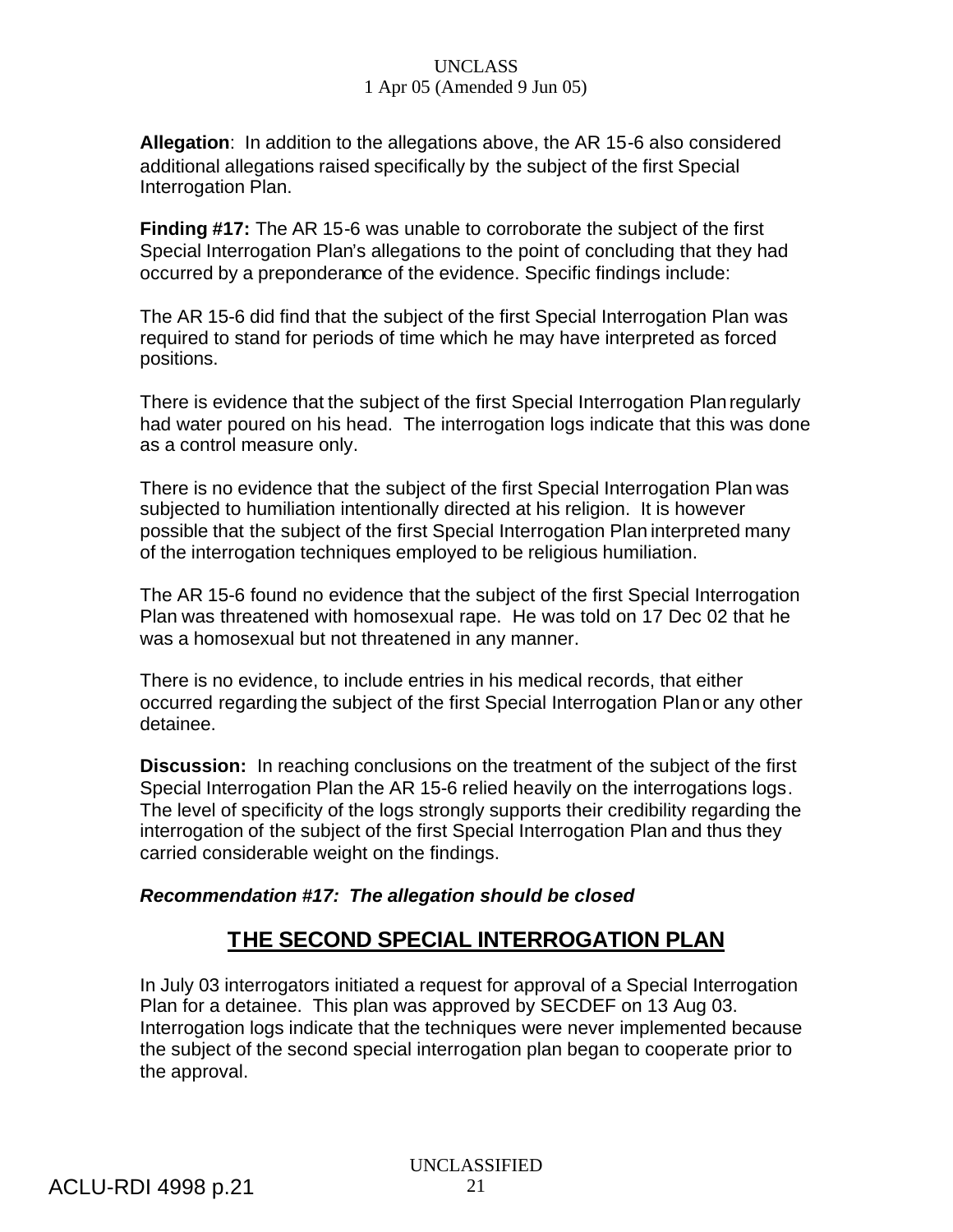#### 1 Apr 05 (Amended 9 Jun 05)

In addition to the interrogation logs, the AR 15-6 also considered allegations of abuse raised by the subject of the second special interrogation, himself. Specifically, after months of cooperation with interrogators, on 11 Dec 04, the subject of the second special interrogation notified his interrogator that he had been "subject to torture" by past interrogators during the months of July to October  $2003.<sup>8</sup>$ 

## **Allegation: That military interrogators improperly used extremes of heat and cold during their interrogation of detainees.**

**Finding #18:** During the summer of 2003, interrogators would adjust the air conditioner to make the subject of the second special interrogation uncomfortable.

**Technique: Authorized:** SECDEF approved technique. This technique was officially permitted under 16 Apr 03 SECDEF Memorandum – Environmental Manipulation.

**Discussion:** The interrogation logs of the subject of the second Special Interrogation Plan indicate that on at least two occasions on 10 and 11 Jul 03 the air conditioner was turned off to heat up the room. In addition the subject of the second special interrogation alleges that on repeated occasions from Jul 03 to Oct 03, he was subjected to placement in a room referred to as the "freezer."

**Organizational response:** No disciplinary action required. Environmental manipulation was expressly permitted in the 16 Apr 03 SECDEF Memorandum. There is no evidence in the medical records of the subject of the second special interrogation being treated for hypothermia or any other condition related to extreme exposure.

## *Recommendation #18: The allegation should be closed.*

**Allegation: The subject of the second special interrogation alleges that female military interrogators removed their BDU tops and rubbed themselves against the detainee, fondled his genitalia, and made lewd sexual comments, noises, and gestures.** 

 $8$  He reported these allegations to an interrogator. The interrogator was a member of the interrogation team at the time of the report. The interrogator reported the allegations to her supervisor. Shortly after being advised of the alleged abuse, the supervisor interviewed the subject of the second special interrogation, with the interrogator present, regarding the allegations. Based upon this interview, and notes taken by the interrogator, the supervisor prepared an 11 Dec 04 MFR addressed to JTF – GTMO JIG  $&$  ICE. The supervisor forwarded his MFR to the JTF – GTMO JIG. The JIG then forwarded the complaint to the JAG for processing IAW normal GTMO procedures for investigating allegations of abuse. The JAG by email on 22 Dec 04 tasked the JDOG, the JIG, and the JMG with a review of the complaint summarized in the 11 Dec 04 MFR and directed them to provide any relevant information. The internal GTMO investigation was never completed.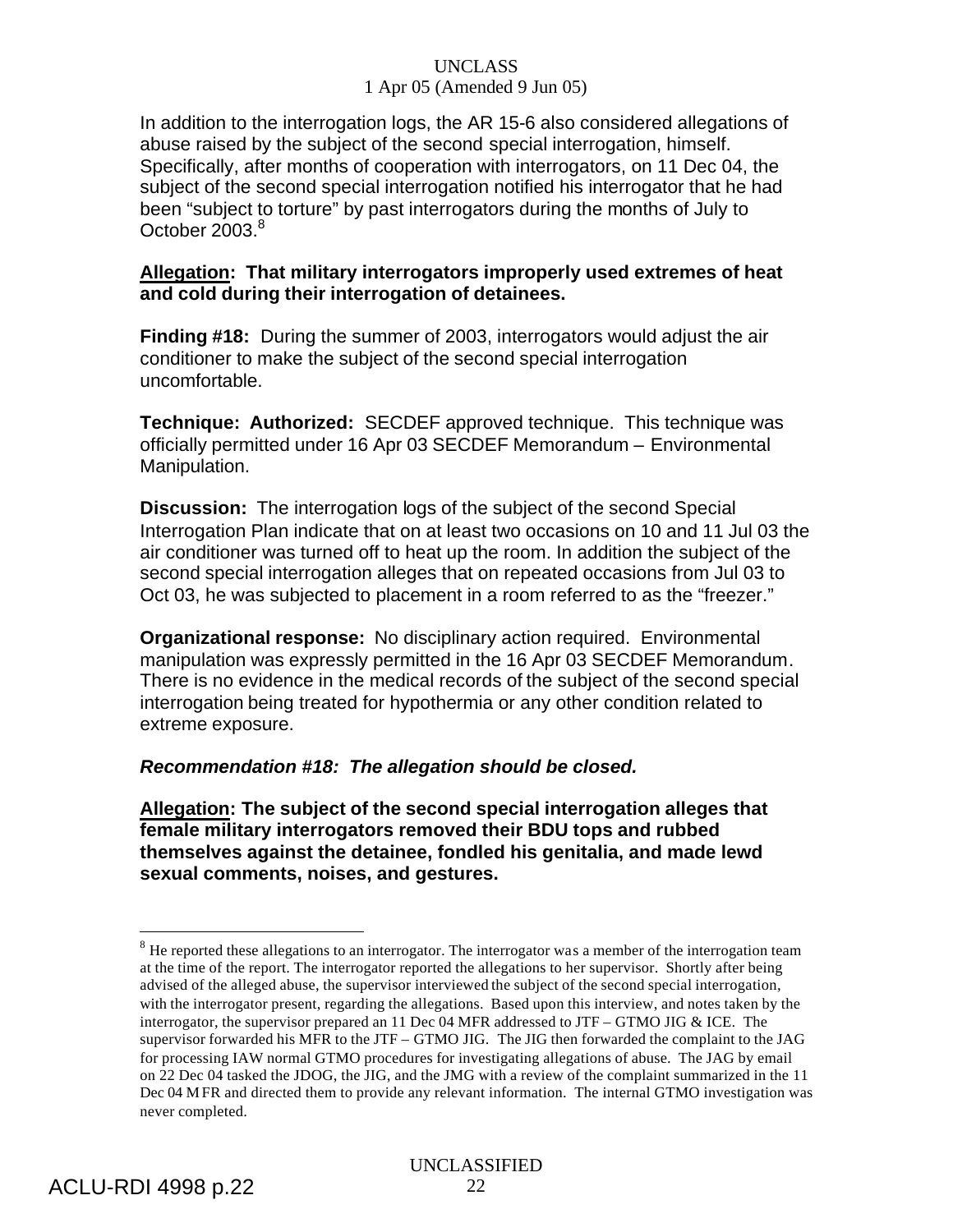#### 1 Apr 05 (Amended 9 Jun 05)

**Finding #19:** The AR 15-6 was unable to corroborate the allegations to the point of concluding that they had occurred by a preponderance of the evidence.

**Discussion:** The interrogation logs for the subject of the second special interrogation indicate that on a number of occasions female interrogators used their status as females to distract the subject of the second special interrogation during the interrogation but there is nothing to corroborate the allegation of the subject of the second special interrogation.

**Organizational response:** No disciplinary action taken.

## *Recommendation #19: The allegation should be closed.*

**Allegation: The subject of the second Special Interrogation Plan alleges that in late summer of 2003 he was hit by guards and an interrogator "very hard" and "with all their strength" he was hit "all over."** 

**Finding #20:** The AR 15-6 was unable to corroborate the allegations to the point of concluding that they had occurred by a preponderance of the evidence.

**Discussion:** The interrogation logs contain no reference to any physical violence against the subject of the second Special Interrogation Plan. His medical records indicate that in August 2003 the subject of the second special interrogation reported "rib contusions" from an altercation with MPs when moved between camps. During this examination the physician also noted an "edema of the lower lip" and a "small laceration" on his head. There are no other medical entries of any other physical injuries. There are no indications of swelling or contusions to support a conclusion that the subject of the second special interrogation was hit "very hard all over."

**Organizational response:** No disciplinary action taken. The allegation was not substantiated.

*Recommendation #20: The allegation should be closed. There is no evidence to support the subject of the second special interrogation's allegation of physical abuse.*

**Allegation: A DoD interrogator improperly impersonated a Navy Captain assigned to the White House.**

**Finding #21:** The Special Team Chief impersonated a USN Captain assigned to the White House during interrogation of the subject of the second special interrogation.

**Technique: Authorized:** This technique is permitted under FM 34-52 – Deception.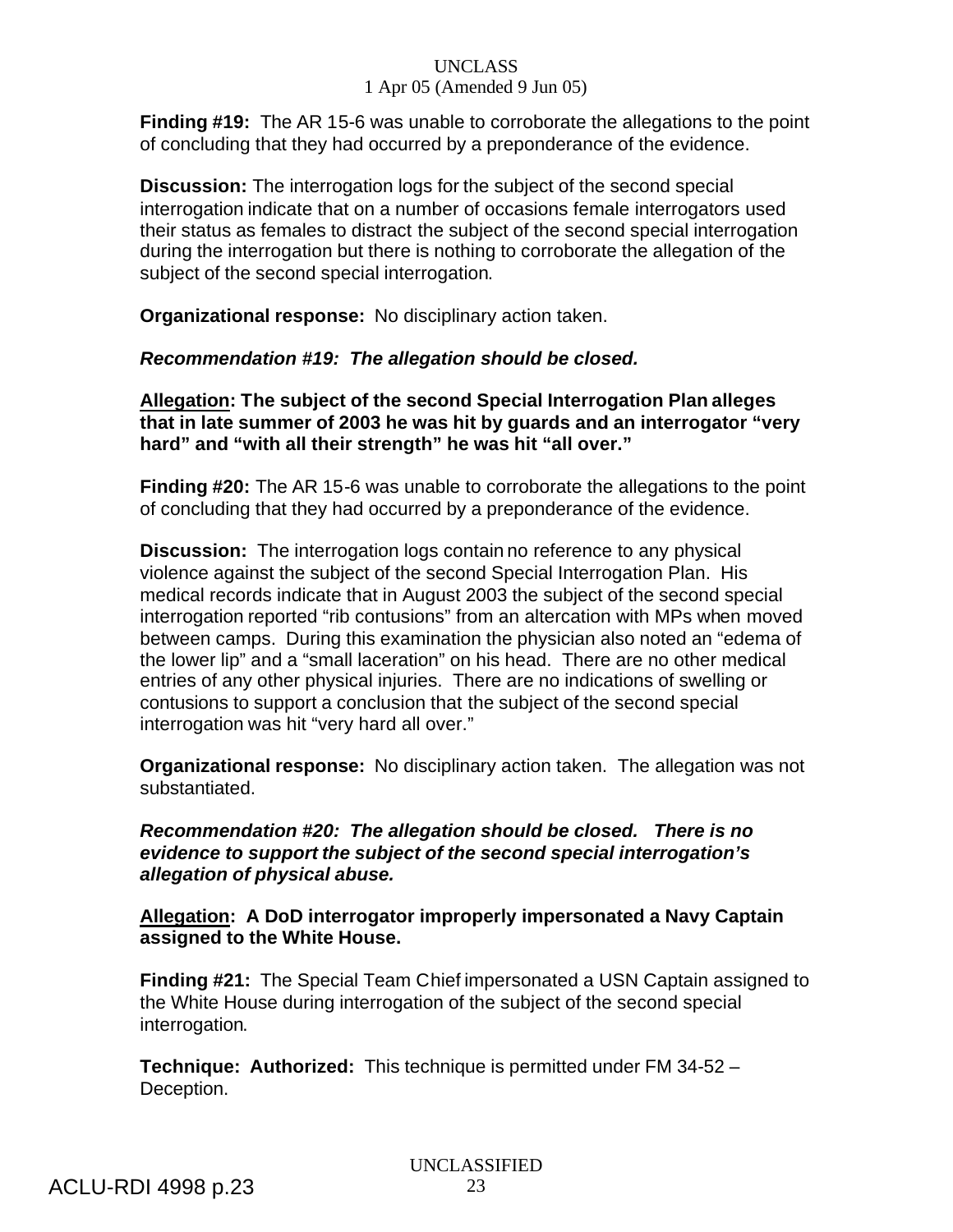**Discussion:** On 2 Aug 03 the Special Team Chief presented himself to the subject of the second special interrogation dressed as a Captain in the USN and indicated he was from the White House in an effort to convince the subject of the second special interrogation that he needed to cooperate with his interrogators. The Special Team Chief presented a letter to the subject of the second special interrogation, which indicated that because of the subject of the second special interrogation's lack of cooperation, U.S. authorities in conjunction with authorities from the country of origin of the subject of the second Special Interrogation Plan would interrogate the mother of the subject of the second Special Interrogation Plan. The letter further indicated that if his mother was uncooperative she would be detained and transferred to U.S. custody at GTMO for long term detention. While the JTF-GTMO Commander acknowledges that he was aware of the intent by the interrogator to wear Captain's rank and purport to be from the White House, he stated that he was not aware of the intention to convey a threat or the plan to use a fictitious letter.

**Organizational response:** None taken.

*Recommendation #21: The allegation should be closed. No further action necessary.*

**Allegation: That Military interrogators threatened the subject of the second special interrogation and his family.**

**Finding #22:** The Special Team Chief threatened the subject of the second special interrogation and his family in July, August and September 2003.

**Technique: Unauthorized:** This technique was rejected by SECDEF on 2 Dec 2002

**Discussion:** During the interrogation of the subject of the second special interrogation, a masked interrogator was used to interrogate the subject of the second special interrogation <sup>9</sup>. On 17 Jul 03 the masked interrogator told that he had a dream about the subject of the second special interrogation dying. Specifically he told the subject of the second special interrogation that in the dream he "saw four detainees that were chained together at the feet. They dug a hole that was six-feet long, six-feet deep, and four-feet wide. Then he observed the detainees throw a plain, pine casket with the detainee's identification number painted in orange lowered into the ground." The masked interrogator told the detainee that his dream meant that he was never going to leave GTMO unless he started to talk, that he would indeed die here from old age and be buried on "Christian… sovereign American soil." On 20 Jul 03 the masked interrogator, "Mr.

 9 The interrogator was a DoD interrogator who was masked so as to preserve the identity of the interrogator. This was done in case the interrogation team wanted to use that interrogator later in another role.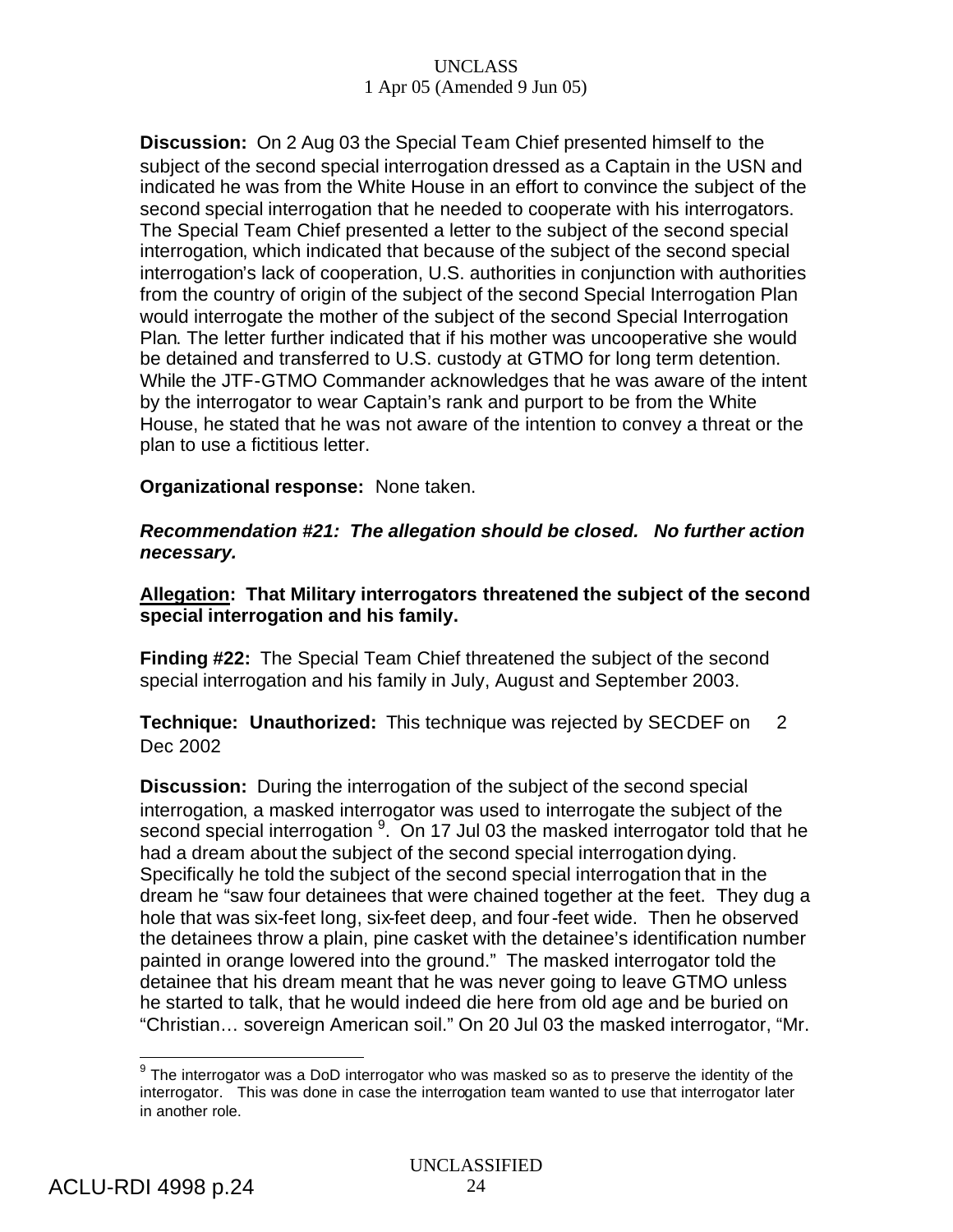#### 1 Apr 05 (Amended 9 Jun 05)

X", told the subject of the second Special Interrogation Plan that his family was "incarcerated." On 2 Aug 03, the Special Team Chief, while impersonating a USN Captain from the White House, told the subject of the second special interrogation that he had a letter indicating that the subject of the second special interrogation's family had been captured by the United States and that they were in danger.<sup>10</sup> He went on to tell the subject of the second special interrogation that if he wanted to help his family he should tell them everything they wanted to know. The MFR dated 02 Aug 03 indicates that the subject of the second special interrogation had a messenger that day there to "deliver a message to him". The MFR goes on to state:

"That message was simple: Interrogator's colleagues are sick of hearing the same lies over and over and are seriously considering washing their hands of him. Once they do so, he will disappear and never be heard from again. Interrogator assured detainee again to use his imagination to think of the worst possible scenario he could end up in. He told Detainee that beatings and physical pain are not the worst thing in the world. After all, after being beaten for a while, humans tend to disconnect the mind from the body and make it through. However, there are worse things than physical pain. Interrogator assured Detainee that, eventually, he will talk, because everyone does. But until then, he will very soon disappear down a very dark hole. His very existence will become erased. His electronic files will be deleted from the computer, his paper files will be packed up and filed away, and his existence will be forgotten by all. No one will know what happened to him and, eventually, no one will care."

Finally, interrogator MFRs dated 08 Sep 03 indicate that the subject of the second special interrogation wanted to see "Captain Collins" and that they "understood that detainee had made an important decision and that the interrogator was anxious to hear what Detainee had to say. Detainee stated he understood and will wait for interrogator's [Captain Collins] return and that the subject of the second Special Interrogation Plan "…was not willing to continue to protect others to the detriment of himself and his family."

In investigating the actions above, the AR 15-6 focused on the threat made by the Special Team Chief.<sup>11</sup> When questioned about the threats to the subject of the second special interrogation, the Special Team Chief indicated that prior to the "threat" to detainee the subject of the second special interrogation he cleared the proposal and the letter with the senior judge advocate who approved the technique as a "deception." As written the letter does contain a threat to detain the subject of the second special interrogation's mother but does not contain any threat on her life or that of her family. The SJA indicated in his initial interview

 $10$  The actual content of the letter simply indicates that his mother will be taken into custody and questioned.

Mr. X's dream story does not rise to the level of a threat. It appears to be a staged prelude to the direct threat made by the Special Team Chief.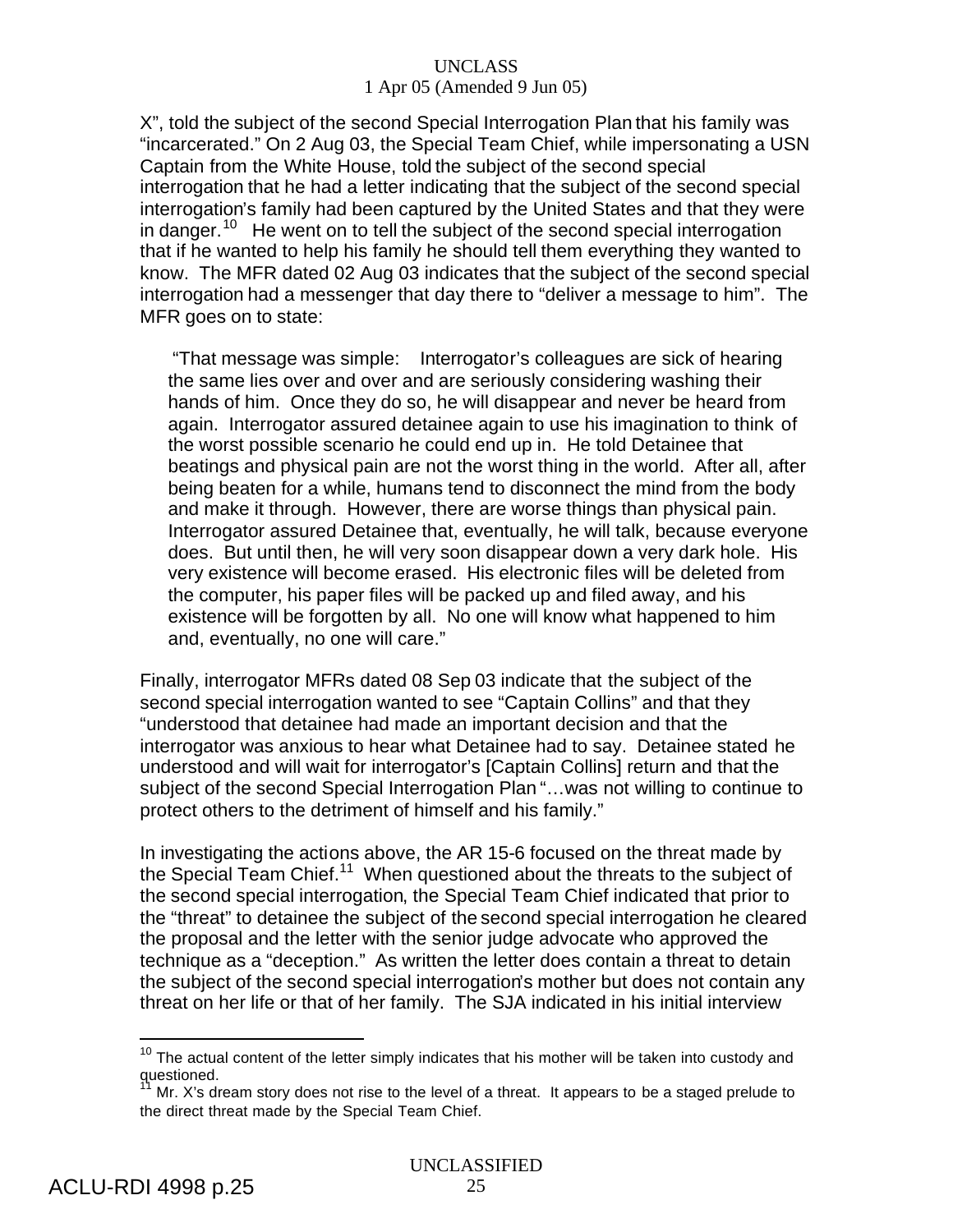#### 1 Apr 05 (Amended 9 Jun 05)

that he did not recall the letter. He subsequently elected to exercise his Article 31 rights and declined to answer direct questions about the letter and the threats. The Special Team Chief also indicated that both JIG Chiefs in charge during the promulgation of the Special Interrogation Plan<sup>12</sup> were also aware of the threat letter. The first JIG Chief has retired and was unwilling to cooperate with this investigation. The second JIG Chief indicated under oath that he was unaware of the interrogation events discussed above. He recognizes, that read in conjunction with each other, they indicate a threat. He believes that the Commander of JTF-GTMO was not aware of the threat since the second JIG Chief was not aware of the threat. The second JIG Chief stated that they had weekly meetings with the Commander to discuss interrogations but they would not have covered this level of detail in that meeting. Neither he nor the Commander read interrogation MFRs on a regular basis. Finally, the Commander denies any knowledge of the existence of the threat or the letter. He does not recall ever discussing the issue of threats with the interrogators. He is aware that this is a prohibited practice and would not have permitted it if he had been aware of the plan.

Taken as a whole, it appears that the decision to threaten the subject of the second Special Interrogation Plan was made by the Special Team Chief. He claims that he cleared the plan with the senior judge advocate but not with his supervisors. Considering the actual content of the letter, it is reasonable to conclude that the JAG advised that the letter was a proper deception and therefore additional approval was not required. The Special Team Chief knew that under FM 34-52 deception did not require additional approval.

Despite the fact that the letter may be a proper deception technique under FM 34-52, the interrogation logs clearly indicate that the interrogation went well beyond the "threat to detain" made in the letter, and in fact was a threat to the subject of the second special interrogation and his family that violated the UCMJ, Article 134 Communicating a threat.

**Organizational Response:** None taken.

*Recommendation #22: While the threats do not rise to the level of torture as defined under U.S. law, the facts support a conclusion that the Special Team Chief violated the UCMJ, Article 134, by communicating a threat. Recommend his current commander discipline the Special Team Chief.* 

<sup>&</sup>lt;sup>12</sup> The first JIG Chief was in charge during the approval process for the second Special Interrogation Plan and then rotated out of JTF-GTMO. The second JIG Chief was in charge during the execution of the second Special Interrogation Plan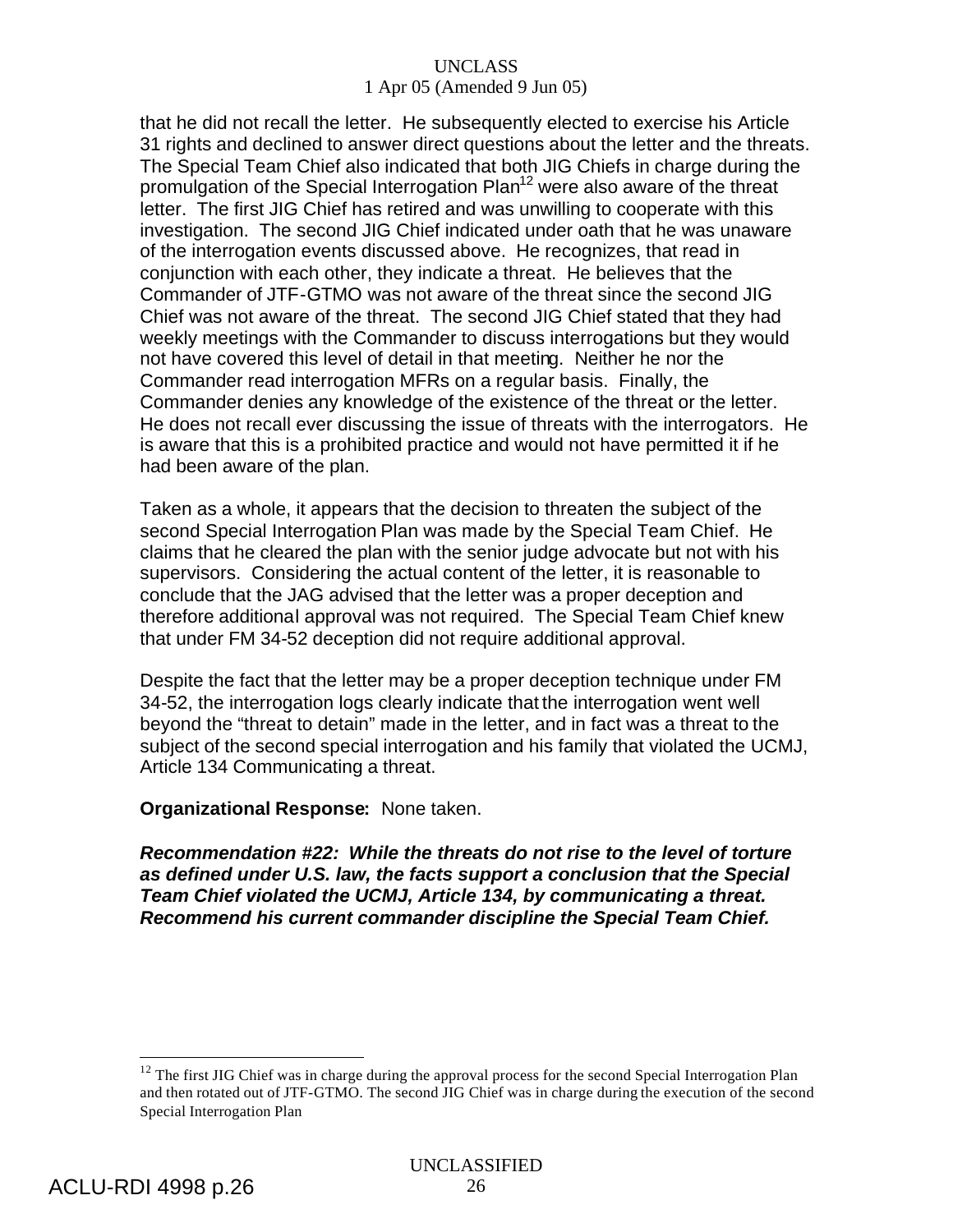## **SUMMARY OF FINDINGS**

The findings above fall into three categories: Techniques that were authorized throughout the interrogation periods; techniques that were never authorized and finally, techniques that were originally unauthorized, and then subsequently authorized. The summary below only outlines the latter two categories of techniques to address whether the findings violated the UCMJ, international law, U.S. Law, regulations or directives.

**Techniques that were never authorized:** AR 15-6 determined the following acts were NEVER authorized under any interrogation guidance:

- a) On at least two occasions between February 2002 and February 2003, two detainees were "short shackled" to the eye-bolt on the floor in the interrogation room;
- b) Sometime in October 2002 duct tape was used to "quiet" a detainee.
- c) Military interrogators threatened the subject of the second special interrogation and his family;

**Techniques that became authorized after the fact:** AR 15-6 determined the following acts were initially not authorized under existing interrogation guidance but later authorized as an approved technique.

a) On several occasions during 2002 and 2003, interrogators would adjust the air conditioner to make the detainees, to include the subject of the first Special Interrogation Plan, uncomfortable. This technique is now permitted under the SECDEF 16 Apr 03 guidance.

b) On several occasions prior to 2 Dec 02 and between 15 Jan 03 and 16 Apr 03 interrogators had detainees moved from one cell to another every few hours to disrupt sleep patterns and lower the ability to resist interrogation. This technique is now permitted under the SECDEF 16 Apr 03 guidance.

c) In October 2002 a Military Working Dog was brought into the interrogation room during the course of interrogation of the subject of the first Special Interrogation Plan and directed to growl, bark, and show his teeth at the detainee. This technique is subsequently approved for the interrogation of the subject of the first Special Interrogation Plan by SECDEF on 12 Nov 02.

d) The subject of the first Special Interrogation Plan was separated from other detainees in an isolation facility away from the general population from 8 Aug 02 to 12 Nov 02. This technique was subsequently approved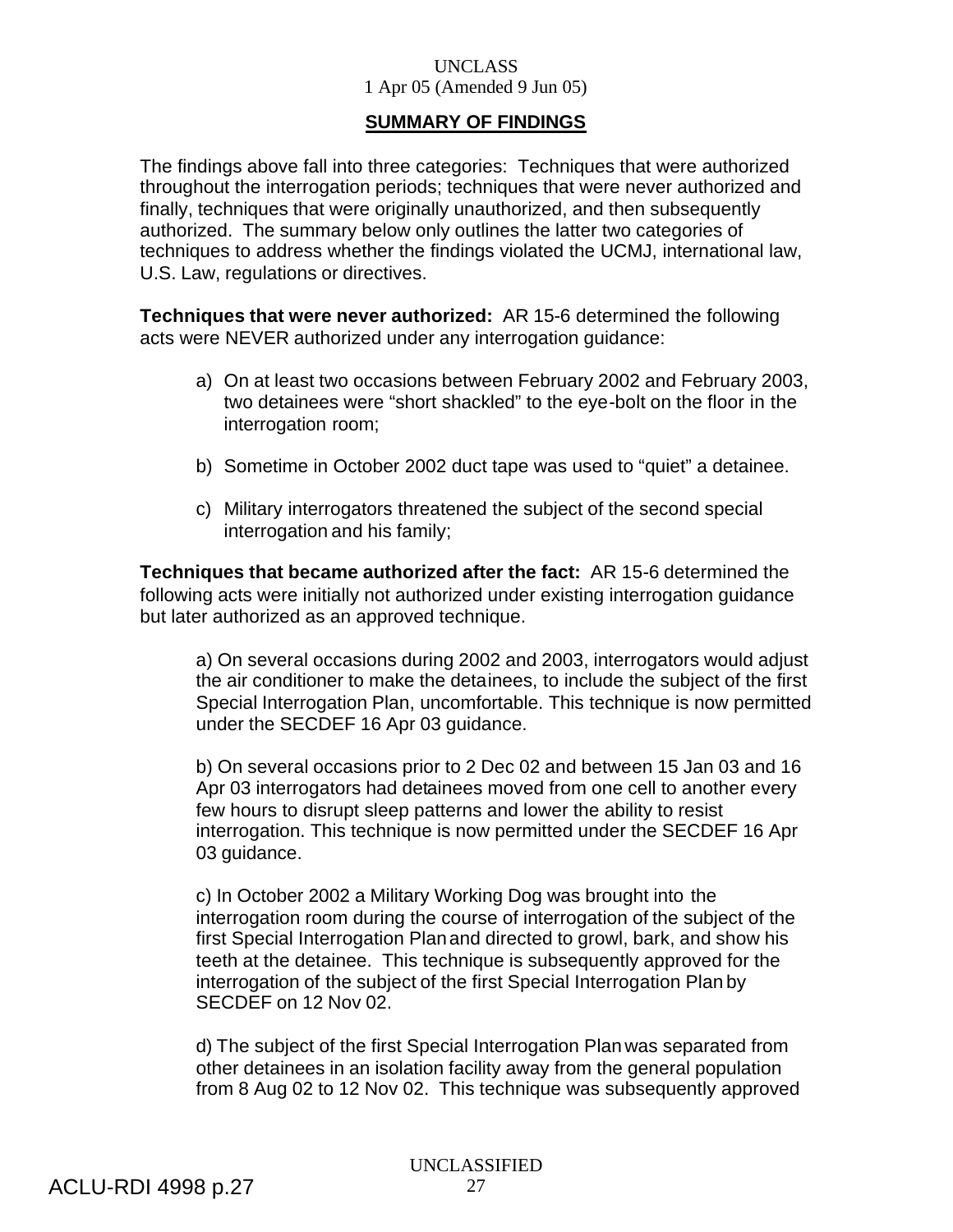#### 1 Apr 05 (Amended 9 Jun 05)

for the interrogation of the subject of the first Special Interrogation Plan by SECDEF on 12 Nov 02.

In each of the incidents above the violations can best be characterized as violations of policy. The SECDEF's subsequent approval of each of the techniques clearly establishes the ultimate legitimacy of that technique and thus additional corrective action is not necessary.

**Additional Matters:** In addition to findings outlined above it is important to document some additional findings:

- a) The team found no evidence that any detainee at GTMO was improperly documented or unaccounted for at any time. Every agency interviewee clearly indicated that they never knew of any "ghost detainees" at GTMO;
- b) Several past interrogators at GTMO declined to be interviewed. In the case of personnel who are currently in a civilian status we had extremely limited authority to compel the individuals to cooperate with this investigation; of particular note was former SGT Erik Saar who has written a book into "activities" at GTMO. Despite repeated requests he declined to be interviewed;
- c) During the course of this investigation, JTF-GTMO CG investigated and took action for personal misconduct of senior DoD personnel on GTMO. These allegations were reviewed and it was determined that they were not relevant to this investigation, and did not rise to a level to suggest a leadership environment with any impact on interrogation or detainee operations.

## **ADDITIONAL RECOMMENDATIONS**

This AR15-6 recommends consideration of the following:

- a) *Recommendation #23* Recommend a policy-level review and determination of the status and treatment of all detainees, when not classified as EPWs. This review needs to particularly focus on the definitions of humane treatment, military necessity, and proper employment of interrogation techniques. (e.g. boundaries or extremes);
- b) *Recommendation #24* Recommend study of the DoD authorized interrogation techniques to establish a framework for evaluating their cumulative impact in relation to the obligation to treat detainees humanely;